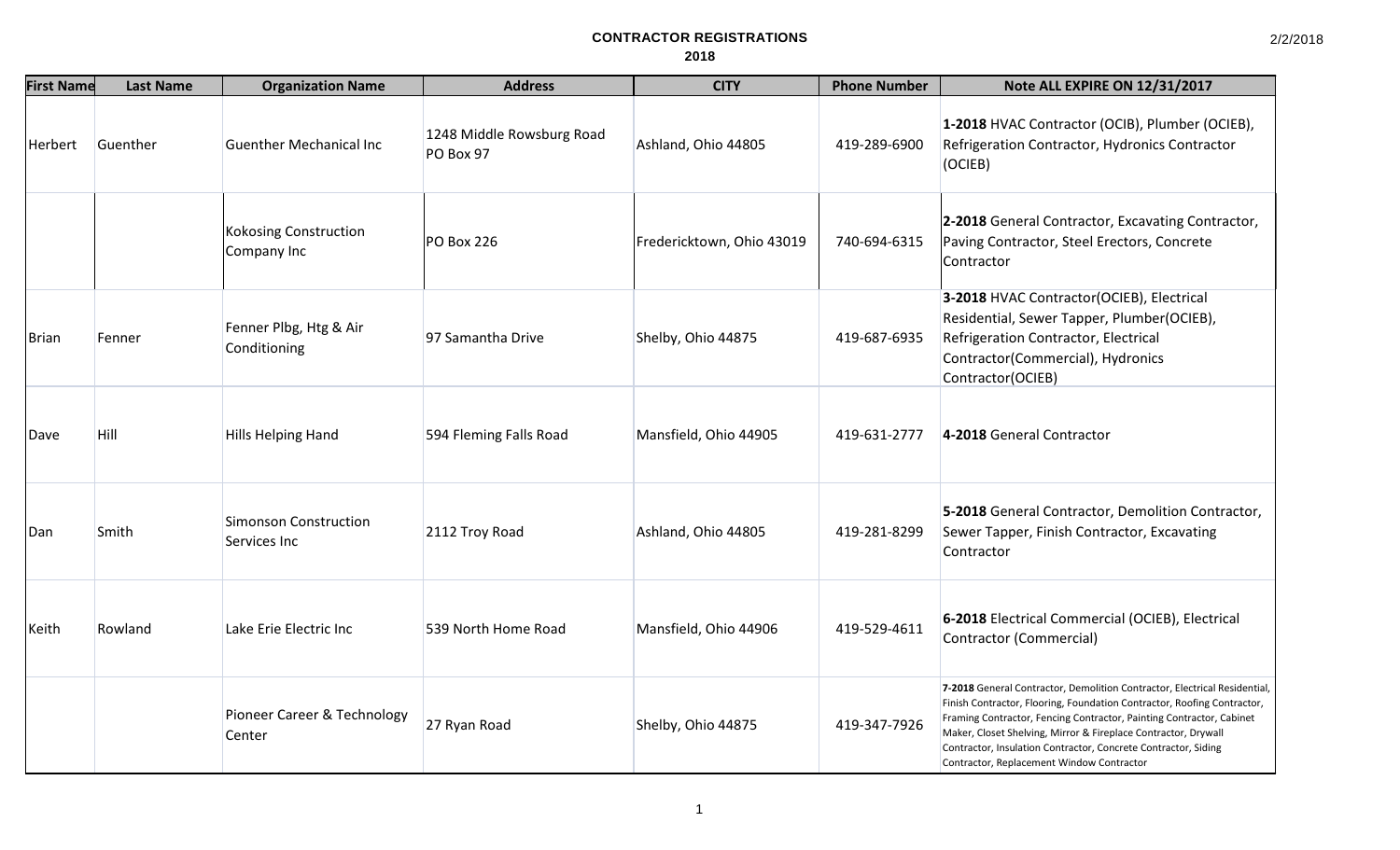| Patrick | Shira         | Shira Sons Painting Co LLC  | 21 Myers Avenue          | Shelby, Ohio 44875         | 614-404-0104 | 8-2018 Painting Contractor                                                                                                                                                                                                                               |
|---------|---------------|-----------------------------|--------------------------|----------------------------|--------------|----------------------------------------------------------------------------------------------------------------------------------------------------------------------------------------------------------------------------------------------------------|
| Timothy | Vaughn        | Vaughn Industries LLC       | 1201 East Findlay Street | Carey, Ohio 43316          | 419-396-3900 | 9-2018 HVAC Contractor(OCIEB), Electrical Residential,<br>Plumber (OCIEB), Fire Protection Contractor (Fire<br>Marshal), Electrical Commercial (OCIEB), Refrigeration<br>Contractor, Electrical Contractor (Commercial), Hydronics<br>Contractor (OCIEB) |
| Jeffrey | Reep          | Ashland Comfort Control Inc | 805 East Main Street     | Ashland, Ohio 44805        | 419-281-0144 | 10-2018 HVAC Contractor (OCIEB), Plumber (OCIEB),<br>Hydronics Contractor (OCIEB)                                                                                                                                                                        |
|         |               | Jamison Well Drilling Inc   | 258 Central Avenue       | Mansfield, Ohio 44905      | 419-524-8560 | 11-2018 General Contractor                                                                                                                                                                                                                               |
|         |               | <b>Sarver Paving Co</b>     | PO Box 310               | Ashland, Ohio 44805        | 419-289-7746 | 12-2018 General Contractor, Paving Contractor                                                                                                                                                                                                            |
| Ary     | Van Harlingen | Shaw & Ott Medical          | 270 Lexington Avenue     | Mansfield, Ohio 44907      | 419-524-4388 | 13-2018 General Contractor                                                                                                                                                                                                                               |
|         |               | <b>Water Watts Inc</b>      | 9059 South Carr Road     | Fredericksburg, Ohio 44627 | 330-695-3601 | 14-2018 HVAC Contractor (OCIEB), Electrical<br>Residential, Plumber (OCIEB)                                                                                                                                                                              |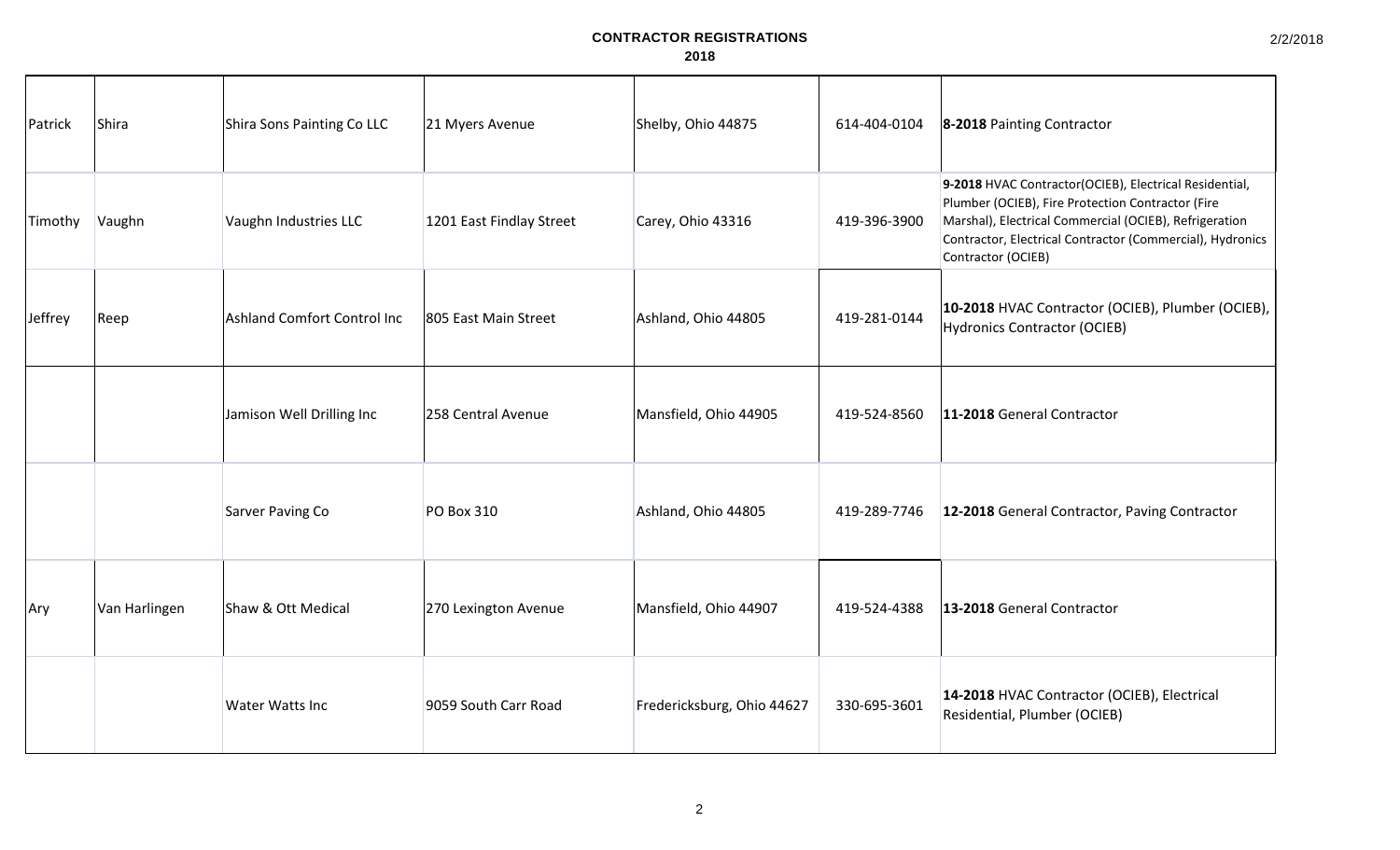2/2/2018

| Kim   | <b>Kiess</b>  | Kiess Electric Inc                                        | 1765 East Mansfield Street | Bucyrus, Ohio 44820       | 419-562-0756 | 15-2018 Electrical Residential, Fire Protection<br>Contractor (Fire Marshal), Electrical Commercial<br>(OCIEB), Electrical Contractor (Commercial)             |
|-------|---------------|-----------------------------------------------------------|----------------------------|---------------------------|--------------|----------------------------------------------------------------------------------------------------------------------------------------------------------------|
| Steve | <b>Thomas</b> | <b>Steve Thomas Builders</b>                              | 1605 Painter Road          | Fredericktown, Ohio 43019 | 419-886-3238 | 16-2018 General Contractor                                                                                                                                     |
| J.N.  | Jimenez       | American Steel Carports Inc                               | 457 North Broadway Street  | Joshua, Texas 76058       | 866-730-9865 | 17-2018 General Contractor                                                                                                                                     |
| Gary  | Eberts        | E & B Sales & Service Inc<br>dba Eberts Heating & Cooling | 896 Ashland Road           | Mansfield, Ohio 44905     | 419-589-2000 | 18-2018 HVAC Contractor (OCIEB), Plumber (OCIEB),<br><b>Electrical Commercial (OCIEB)</b>                                                                      |
|       |               | Kelstin Inc                                               | 183 South Gamble Street    | Shelby, Ohio 44875        | 419-342-5520 | 19-2018 General Contractor, Demolition Contractor,<br>Sewer Tapper, Finish Contractor, Foundation<br>Contractor, Excavating Contractor, Concrete<br>Contractor |
|       |               | <b>Black Diamond Renovations</b><br>LLC                   | 2760 Lexington Avenue      | Mansfield, Ohio 44904     | 567-560-3413 | 20-2018 General Contractor, Roofing Contractor                                                                                                                 |
|       |               | <b>Buckeye Excavating &amp;</b><br>Construction Inc       | 191 S R 61 East            | Norwalk, Ohio 44857       | 419-663-3113 | 21-2018 General Contractor, Excavating Contractor                                                                                                              |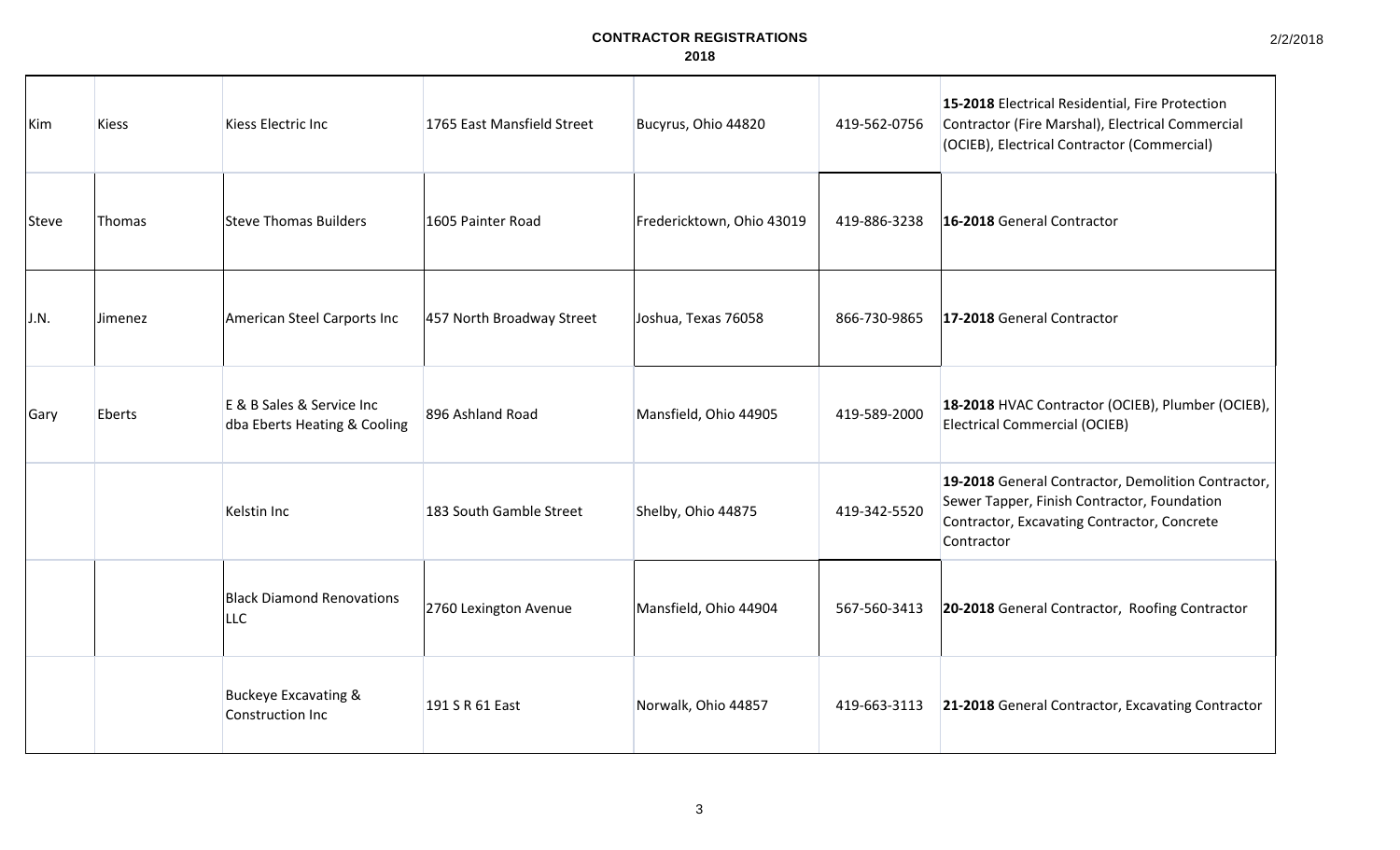|        |           | Oakstone Landscape LLC                                  | <b>PO Box 348</b>                        | Crestline, Ohio 44827     | 419-462-5897 | 22-2018 Landscape Including Arborist and Tree<br>Trimmer, Sign Erector                                                                          |
|--------|-----------|---------------------------------------------------------|------------------------------------------|---------------------------|--------------|-------------------------------------------------------------------------------------------------------------------------------------------------|
| Joseph | Shrock    | <b>Shrock Premier Custom</b><br><b>Construction LLC</b> | 234 West Main Street                     | Loudonville, Ohio 44842   | 419-994-0004 | 23-2018 General Contractor                                                                                                                      |
| David  | Swindell  | <b>WXZ Construction LLC</b>                             | 22720 Fairview Center Drive<br>Suite 150 | Fairview Park, Ohio 44126 | 440-801-1690 | 24-2018 General Contractor                                                                                                                      |
| August | Maver III | August J Maver III Const                                | 29 Fourth Street                         | Shelby, Ohio 44875        | 419-342-5342 | 25-2018 General Contractor, Roofing Contractor,<br>Drywall Contractor, Concrete Contractor, Siding<br>Contractor, Replacement Window Contractor |
|        |           | Kahls Electric Inc                                      | 2740 Lexington Avenue                    | Mansfield, Ohio 44904     | 419-884-2277 | 26-2018 Electrical Commercial (OCIEB)                                                                                                           |
| John   | Weaver    | <b>Sutters Home Decorating</b>                          | 72 West Main Street                      | Shelby, Ohio 44875        | 419-342-6941 | <b>27-2018 Flooring</b>                                                                                                                         |
| Steve  | Mullins   | Complete Comfort Systems Inc 11301 Upper Gilchrist Road |                                          | Mt. Vernon, Ohio 43050    | 740-392-2505 | 28-2018 HVAC Contractor (OCIEB)                                                                                                                 |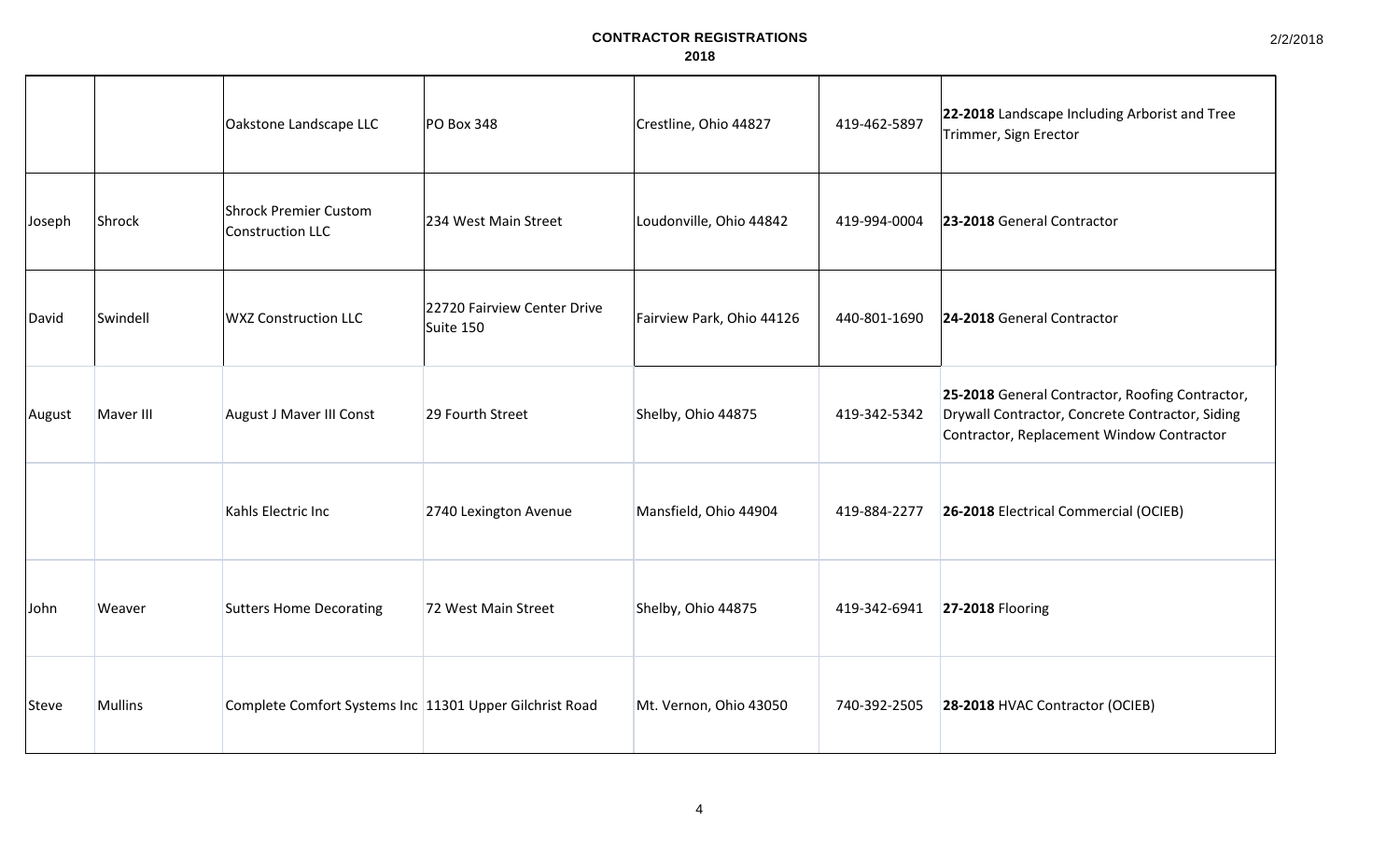| Stephen      | Comunale | S.A. Comunale Co Inc                                  | 2900 Newpark Drive                    | Barberton, Ohio 44203 | 330-706-3040 | 29-2018 Fire Protection Contractor (Fire Marshal)                                                                                                                                                                                                                                                                                                                                        |
|--------------|----------|-------------------------------------------------------|---------------------------------------|-----------------------|--------------|------------------------------------------------------------------------------------------------------------------------------------------------------------------------------------------------------------------------------------------------------------------------------------------------------------------------------------------------------------------------------------------|
| Larry        | Saunders | Saunders Renovations                                  | 6105 Windfall Road                    | Galion, Ohio 44833    | 419-462-5436 | 30-2018 General Contractor                                                                                                                                                                                                                                                                                                                                                               |
| Charles      | Roub Jr  | Charlies Home Improvement                             | 24 West Main Street                   | Shelby, Ohio 44875    | 419-545-3740 | 31-2018 General Contractor, Demolition Contractor, Finish Contractor,<br>Flooring, Foundation Contractor, Roofing Contractor, Framing<br>Contractor, Excavating Contractor, Fencing Contractor, Cabinet Maker,<br>Closet Shelving, Mirror & Fireplace Contractor, Drywall Contractor,<br>Insulation Contractor, Concrete Contractor, Siding Contractor,<br>Replacement Window Contractor |
| Alan         | Babcock  | <b>Babcock Excavating LLC</b>                         | 3908 West Street<br><b>PO Box 184</b> | New Haven, Ohio 44850 | 567-224-0467 | 32-2018 Demolition Contractor, Waterproofing<br>Contractor, Sewer Tapper, Foundation Contractor,<br><b>Excavating Contractor, Concrete Contractor</b>                                                                                                                                                                                                                                    |
|              |          | Metzger-Gleisinger Mechanical<br>Inc<br>dba MG Energy | 100 West Sixth Street                 | Mansfield, Ohio 44902 | 419-522-2700 | 33-2018 HVAC Contractor (OCIEB), Plumber (OCIEB),<br><b>Hydronics Contractor (OCIEB)</b>                                                                                                                                                                                                                                                                                                 |
| <b>I</b> Pam | Blanton  | Action Drain & Septic                                 | <b>PO Box 904</b>                     | Mansfield, Ohio 44901 | 419-774-0323 | 34-2018 Demolition Contractor, Sewer Tapper,<br><b>Excavating Contractor</b>                                                                                                                                                                                                                                                                                                             |
| Dennis       | Riggans  | Air Solutions of Ohio Inc                             | 175 Illinois Avenue South             | Mansfield, Ohio 44905 | 419-589-3600 | 35-2018 HVAC Contractor (OCIEB), Plumber (OCIEB),<br><b>Refrigeration Contractor</b>                                                                                                                                                                                                                                                                                                     |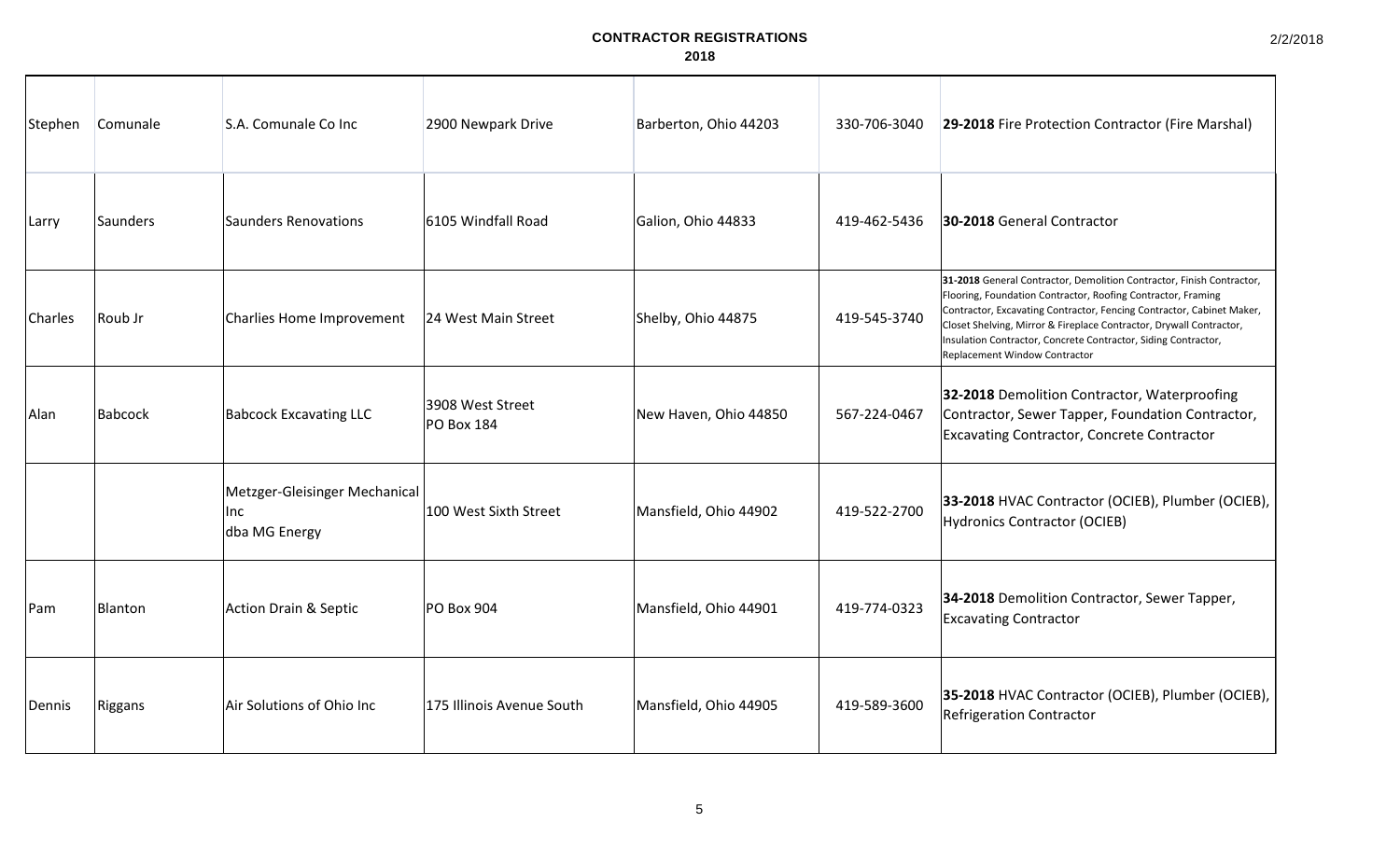| Steve        | Brown Sr | B & B Drain Service             | PO Box 391                               | Mansfield, Ohio 44901 | 419-524-1992 | 36-2018 Demolition Contractor, Sewer Tapper,<br><b>Excavating Contractor</b> |
|--------------|----------|---------------------------------|------------------------------------------|-----------------------|--------------|------------------------------------------------------------------------------|
|              |          | B-Dry Basement<br>Waterproofing | 3053 Touby Road                          | Mansfield, Ohio 44903 | 419-756-5368 | 37-2018 Waterproofing Contractor                                             |
|              |          | Hunts Fence Inc                 | 1402 Campbell Road                       | Marion, Ohio 43302    | 740-382-0929 | 38-2018 Fencing Contractor                                                   |
|              |          | M. Smith Roofing Ltd            | 184 Broadway Street<br><b>PO Box 149</b> | Shelby, Ohio 44875    | 419-347-9589 | 39-2018 Roofing Contractor                                                   |
| Shannon      | Stamper  | Stamper Concrete Service Inc    | 1227 Harding Way East                    | Galion, Ohio 44833    | 419-462-7500 | 40-2018 Foundation Contractor, Concrete<br>Contractor                        |
| IJim         | Yetzer   | Yetzer Electric & Plumbing      | 50 Grove Avenue                          | Shelby, Ohio 44875    | 419-347-2118 | 41-2018 Electrical Residential, Plumber                                      |
| Sam &<br>Tim | Coleman  | Coleman Asphalt Co Inc          | 111 Mickey Road                          | Shelby, Ohio 44875    | 419-347-8563 | 42-2018 Paving Contractor                                                    |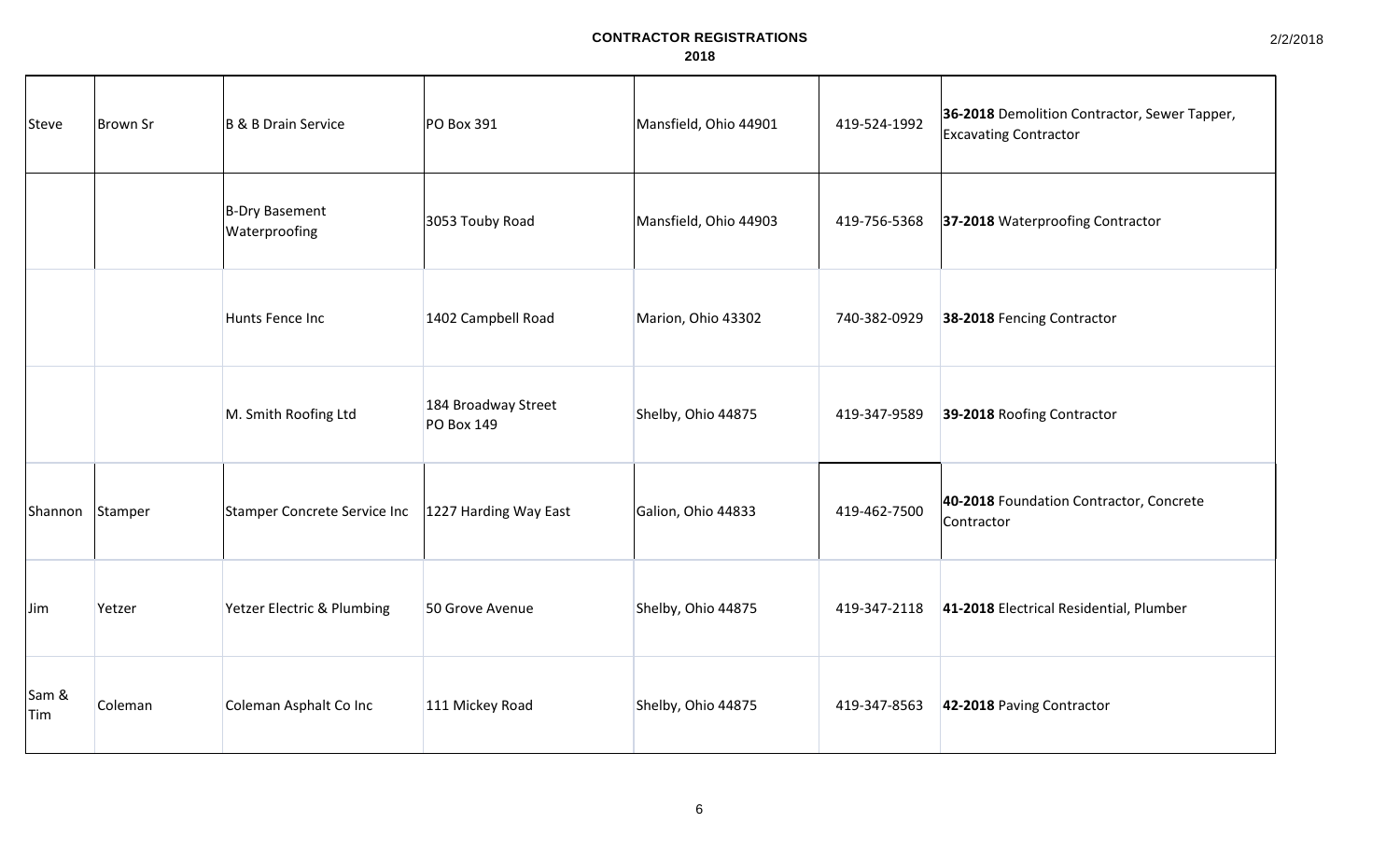| James   | Pritchard  | Pritchard Plbg & Htg                               | 24 Junction Street           | Mansfield, Ohio 44902 | 419-756-0708 | 43-2018 Plumber (OCIEB)                                                                                                           |
|---------|------------|----------------------------------------------------|------------------------------|-----------------------|--------------|-----------------------------------------------------------------------------------------------------------------------------------|
|         |            | Thomas and Son Electric LLC                        | 4215 Beam Road               | Crestline, Ohio 44827 | 419-989-5188 | 44-2018 Electrical Residential                                                                                                    |
| Amanda  | Heinberger | K & A Professional Wood<br>Services LLC            | 2905 Stiving Road            | Mansfield, Ohio 44903 | 567-241-2218 | 45-2018 Landscape Including Arborist and Tree<br>Trimmer                                                                          |
| Paul    | Zimmerman  | In Line Builders                                   | 2842 Shelby Ganges Road      | Shelby, Ohio 44875    | 419-631-5952 | 46-2018 Roofing Contractor, Framing Contractor,<br>Siding Contractor                                                              |
| Michael | Reed       | Reeds Lawn Care                                    | 1700 Myers Road              | Shelby, Ohio 44875    | 419-631-1885 | 47-2018 General Contractor, Landscape Including<br>Arborist and Tree Trimmer, Tree/Stump Removal                                  |
| Mike    | Walker     | <b>Walker Bros Co Inc</b>                          | 4084 St Rt 42<br>PO Box 9069 | Lexington, Ohio 44904 | 419-884-0732 | 48-2018 Sewer Tapper                                                                                                              |
|         |            | Hunt Home Improvement Inc   847 North Trimble Road |                              | Mansfield, Ohio 44906 | 419-747-6296 | 49-2018 General Contractor, Roofing Contractor,<br>Framing Contractor, Siding Contractor, Replacement<br><b>Window Contractor</b> |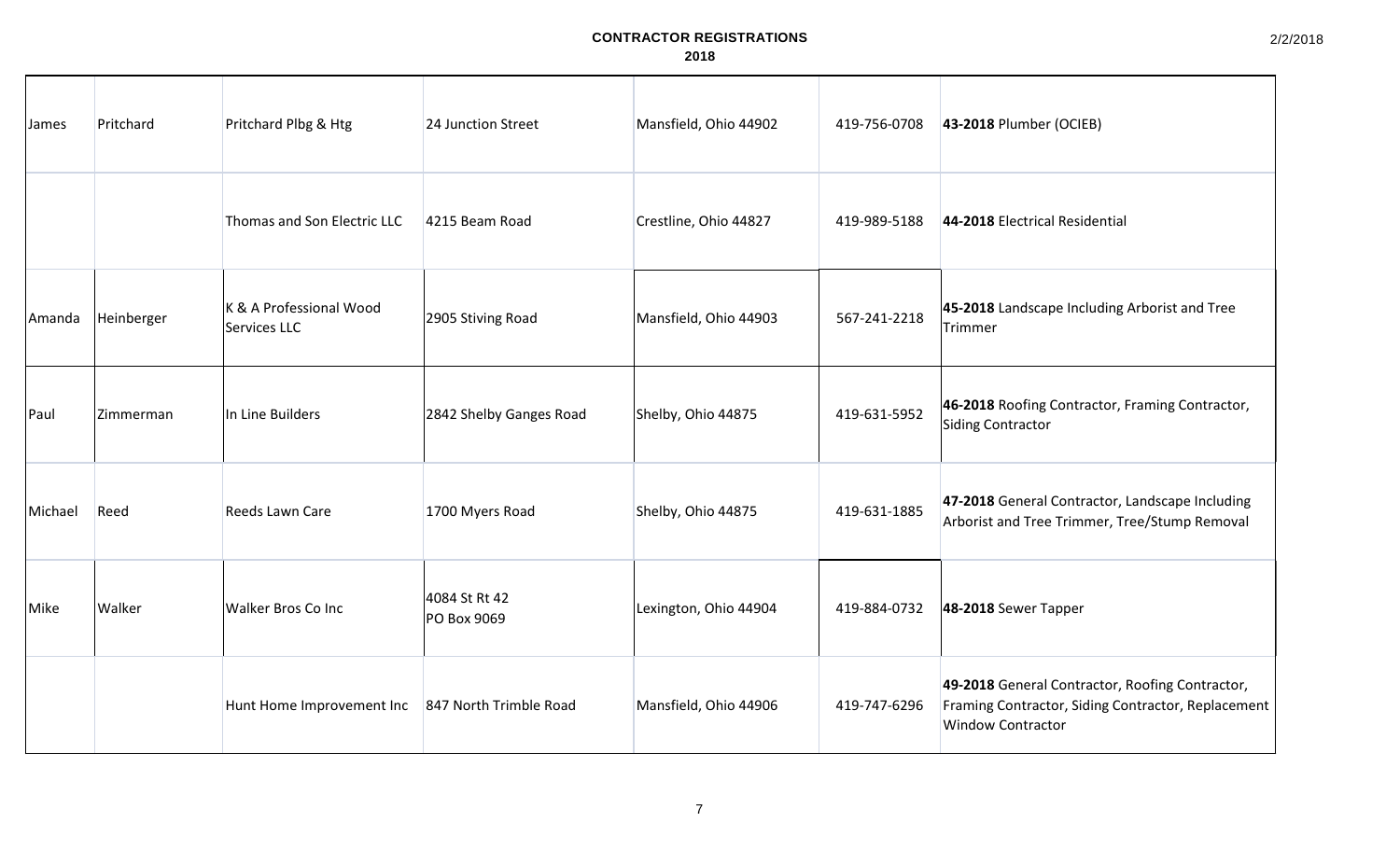2/2/2018

|            |                | Keller Bros Const Co Inc     | 5292 Settlement East Road      | Shelby, Ohio 44875        | 419-347-7967 | 50-2018 General Contractor, Framing Contractor,<br>Siding Contractor, Replacement Window Contractor                                                                                                                                                                                                                                     |
|------------|----------------|------------------------------|--------------------------------|---------------------------|--------------|-----------------------------------------------------------------------------------------------------------------------------------------------------------------------------------------------------------------------------------------------------------------------------------------------------------------------------------------|
| Atlee      | Shrock         | Shrock Builders              | 7760 TR 95                     | Fredericktown, Ohio 43019 |              | 51-2018 General Contractor, Finish Contractor,<br>Flooring, Foundation Contractor, Roofing<br>Contractor, Framing Contractor, Fencing Contractor,<br>Drywall Contractor, Insulation Contractor, Concrete<br>Contractor, Siding Contractor                                                                                               |
| Chester    | <b>Kean Sr</b> | Kean Remodeling Inc          | 2245 Lake Galion Road East     | Galion, Ohio 44833        | 419-563-4030 | 52-2018 General Contractor, Electrical Residential,<br>Plumber(OCIEB)                                                                                                                                                                                                                                                                   |
|            |                | <b>IBP of Mansfield LLC</b>  | 495 South High Street Suite 50 | Columbus, Ohio 43215      | 614-221-3399 | 53-2018 Insulation Contractor                                                                                                                                                                                                                                                                                                           |
| Robert     | Kessler        | Kessler Sign Company         | 2669 National Road             | Zanesville, Ohio 43701    | 740-453-0668 | 54-2018 Sign Erector                                                                                                                                                                                                                                                                                                                    |
|            |                | Marek & Steiner Builders Inc | 617 Scott Street               | Crestline, Ohio 44827     | 419-683-6722 | 55-2018 General Contractor, Demolition Contractor, Electrical<br>Residential, Finish Contractor, Flooring, Roofing Contractor,<br>Framing Contractor, Fencing Contractor, Electrical<br>Commercial(OCIEB), Cabinet Maker, Electrical<br>Contractor(Commercial), Drywall Contractor, Siding Contractor,<br>Replacement Window Contractor |
| <b>Tim</b> | Young          | Tim Young Electric           | 3201 Wareham Road              | Shelby, Ohio 44875        | 419-512-9844 | 56-2018 Electrical Residential                                                                                                                                                                                                                                                                                                          |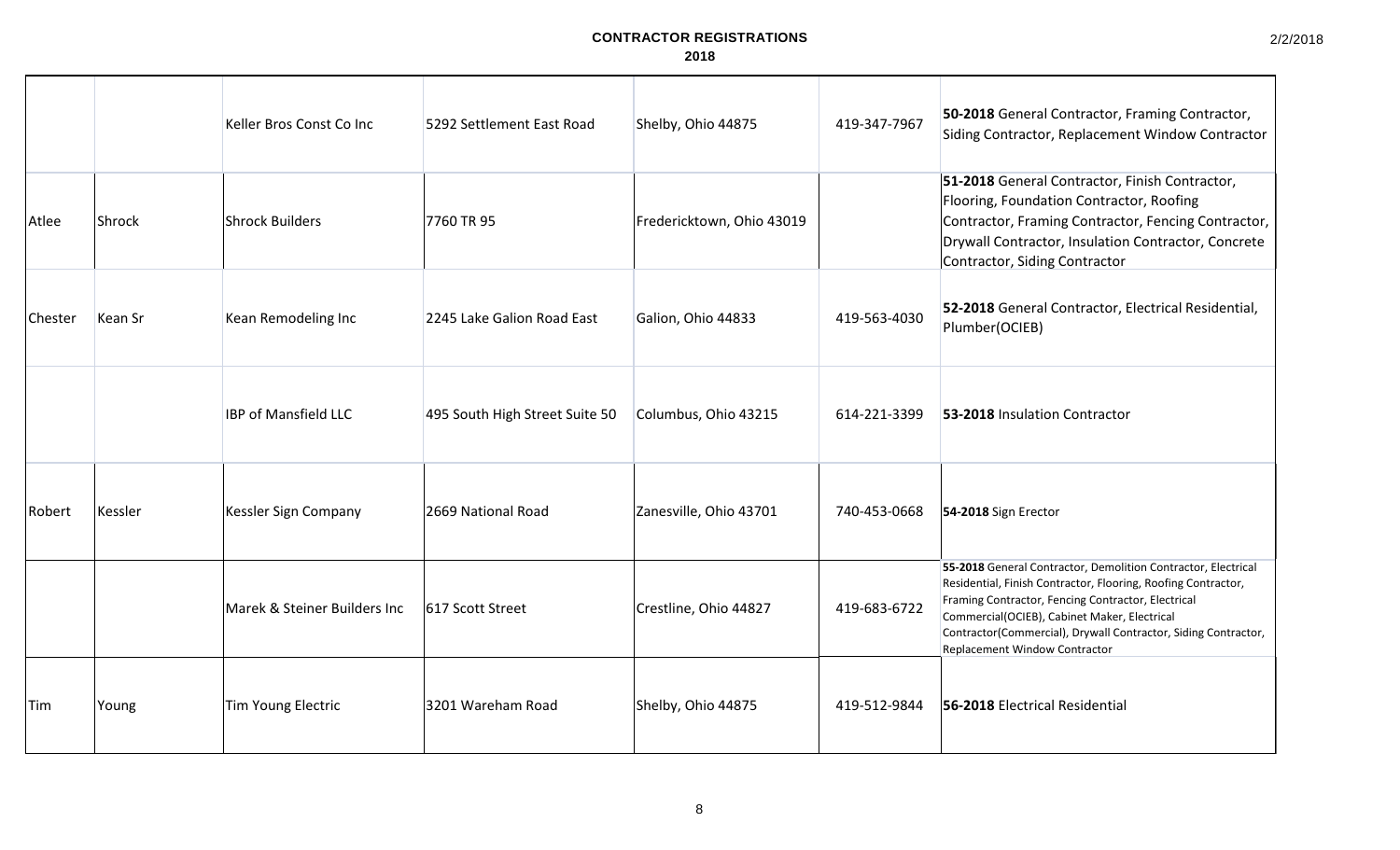| Mark   | Adams    | <b>Adams Quality Heating &amp;</b><br>Cooling | 4590 St Rt 61         | Plymouth, Ohio 44865  | 419-687-8860 | 57-2018 HVAC Contractor (OCIEB)                                                                                |
|--------|----------|-----------------------------------------------|-----------------------|-----------------------|--------------|----------------------------------------------------------------------------------------------------------------|
| Matt   | Schag    | Schag Inc<br>dba Allen Cabinetry              | 132 Distl Avenue      | Mansfield, Ohio 44902 | 419-526-6505 | 58-2018 General Contractor, Finish Contractor,<br>Flooring, Painting Contractor, Cabinet Maker                 |
|        |          | Brennstuhl Construction Inc                   | 7547 Hill Road        | Butler, Ohio 44822    | 740-485-0091 | 59-2018 Excavating Contractor, Paving Contractor,<br>Concrete Contractor                                       |
| Edward | Eldridge | Eldridge & Company                            | 4148 Park Avenue West | Mansfield, Ohio 44903 | 419-529-9922 | 60-2018 Fencing Contractor, Painting Contractor,<br>Siding Contractor, Replacement Window Contractor           |
|        |          | McKenzie Concrete Co Inc                      | <b>PO Box 774</b>     | Shelby, Ohio 44875    | 419-347-6059 | 61-2018 Concrete Contractor                                                                                    |
| Rhett  | Dudgeon  | North Central Insulation                      | 7538 St Rt 13 South   | Bellville, Ohio 44813 | 419-886-2030 | 62-2018 Closet Shelving, Mirror & Fireplace<br>Contractor, Insulation Contractor                               |
|        |          | Shakley Mechanical                            | 1081 Co Rd 601        | Ashland, Ohio 44805   | 419-281-6909 | 63-2018 HVAC Contractor (OCIEB), Plumber (OCIEB),<br>Refrigeration Contractor, Hydronics Contractor<br>(OCIEB) |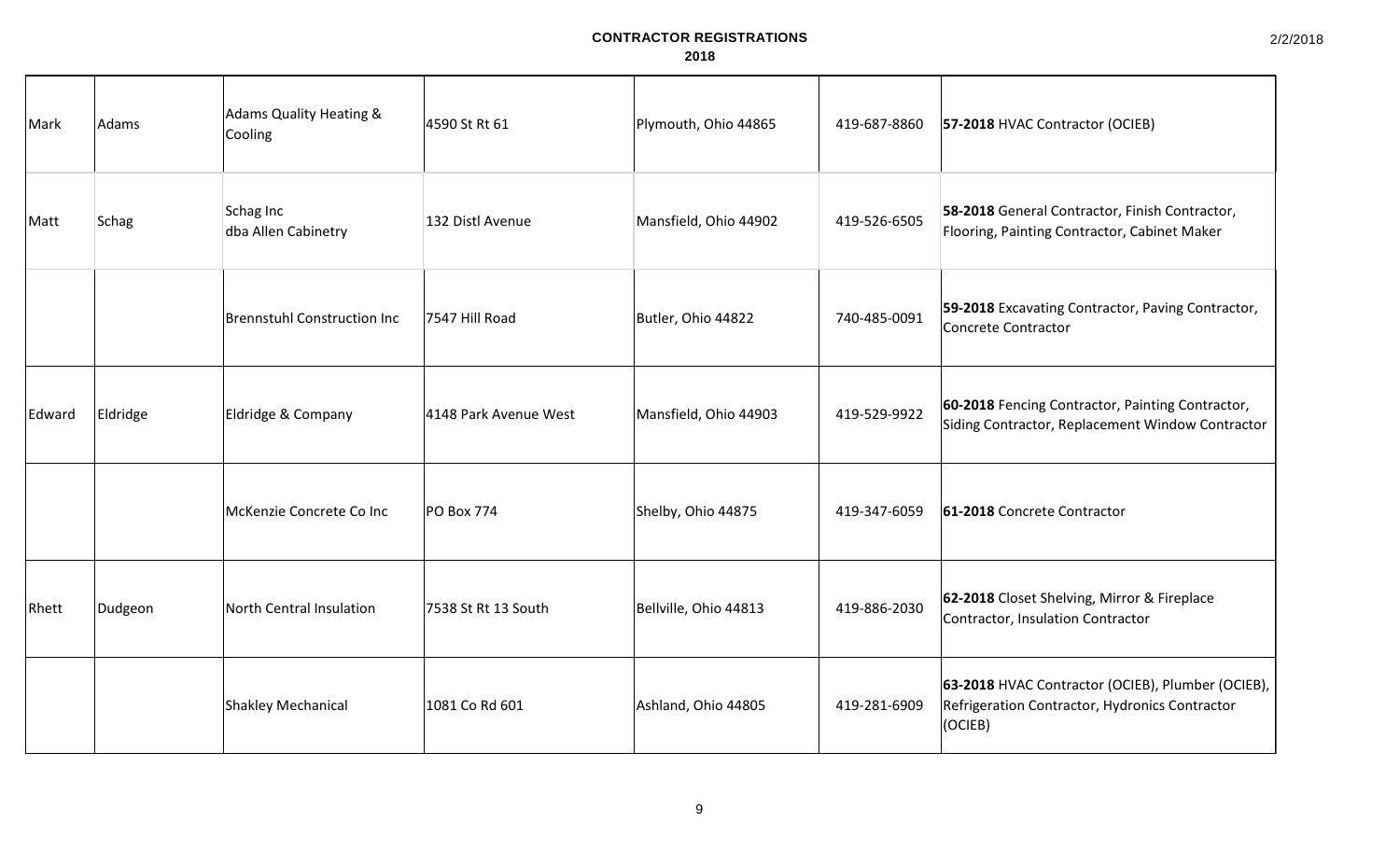|       |                     | <b>Central Ohio Plumbing Heating</b><br>& Cooling LLC | 3240 Park Avenue West                       | Mansfield, Ohio 44906 | 419-571-2934 | 64-2018 HVAC Contractor (OCIEB), Plumber (OCIEB)                                                                                                                     |
|-------|---------------------|-------------------------------------------------------|---------------------------------------------|-----------------------|--------------|----------------------------------------------------------------------------------------------------------------------------------------------------------------------|
|       | Frederick   Wiegand | G.P. Wiegand Construction Inc 362 Lenox Avenue        |                                             | Mansfield, Ohio 44906 | 419-529-3106 | 65-2018 General Contractor                                                                                                                                           |
| David | Grabowsky           | <b>Standard Plumbing &amp; Heating</b><br>Company     | 435 Walnut Avenue SE                        | Canton, Ohio 44702    | 330-453-9191 | 66-2018 HVAC Contractor (OCIEB), Plumber (OCIEB),<br>Fire Protection Contractor (Fire Marshal),<br>Refrigeration Contractor, Hydronics Contractor<br>$ OCIEB\rangle$ |
| Mark  | Bosko               | Alpine Electric Inc                                   | 57 East 6th Street                          | Mansfield, Ohio 44902 | 419-522-6616 | 67-2018 Electrical Residential, Electrical Commericial<br>(OCIEB), Electrical Contractor (Commercial)                                                                |
| Trent | Dawson              | <b>TWD Plumbing</b><br>dba Mr. Rooter Plumbing        | 945 North Trimble Road<br><b>PO Box 494</b> | Mansfield, Ohio 44901 | 419-589-9600 | 68-2018 Sewer Tapper, Plumber (OCIEB)                                                                                                                                |
|       |                     | Welfle Inc                                            | <b>PO Box 581</b>                           | Norwalk, Ohio 44857   | 419-663-1121 | 69-2018 Paving Contractor                                                                                                                                            |
| John  | Carter              | Carter Electric Inc                                   | 844 Edward Street<br>PO Box 711             | Galion, Ohio 44833    | 419-468-9019 | 70-2018 Electrical Commercial (OCIEB)                                                                                                                                |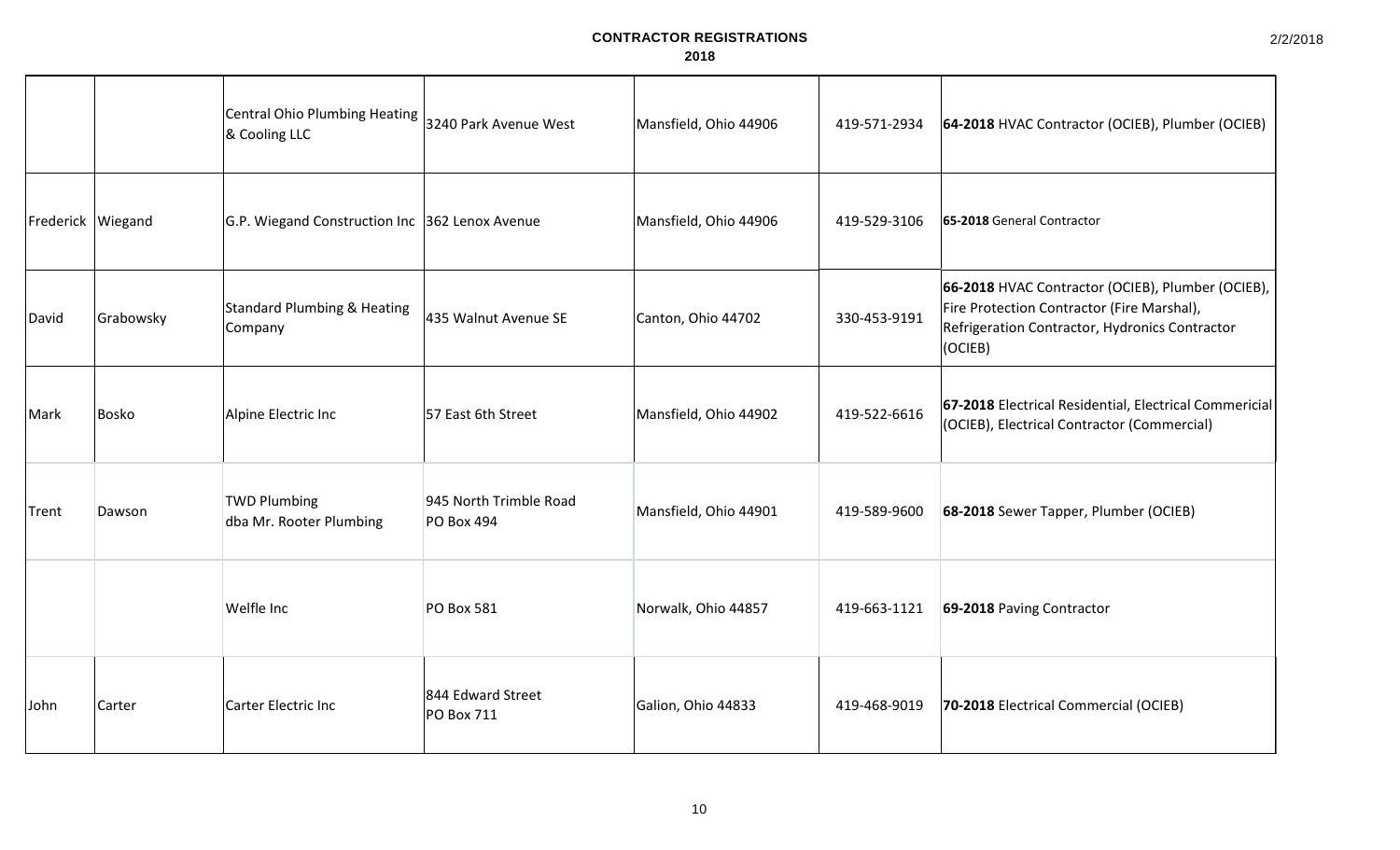| David  | <b>Dies</b> | Dies Electric Inc                                 | 643 East Tallmadge Avenue | Akron, Ohio 44310       | 330-253-9959 | 71-2018 Electrical Commercial (OCIEB)                                                                                            |
|--------|-------------|---------------------------------------------------|---------------------------|-------------------------|--------------|----------------------------------------------------------------------------------------------------------------------------------|
|        |             | J & B Acoustical Inc                              | 2750 Lexington Avenue     | Mansfield, Ohio 44904   | 419-884-1155 | 72-2018 Drywall Contractor                                                                                                       |
| Daniel | Miller      | JDM Structures Ltd                                | 5840 CR 201               | Millersburg, Ohio 44654 | 330-893-3674 | 73-2018 General Contractor                                                                                                       |
| Eric   | McQueen     | McQueen Advertising Co Inc                        | 2010 Vermilion Road       | Vermilion, Ohio 44089   | 800-967-1137 | 74-2018 Sign Erector                                                                                                             |
| Allen  | Striker     | R.A.S. Heating, Cooling &<br>Electric Service LLC | 31 West Gaylord Avenue    | Shelby, Ohio 44875      | 419-347-5448 | 75-2018 Electrical Residential                                                                                                   |
|        |             | Zara Construction Inc                             | 3240 Park Avenue West     | Mansfield, Ohio 44906   | 419-525-3613 | 76-2018 General Contractor                                                                                                       |
| Craig  | Eshelman    | C. Eshelman Concrete                              | 3987 George Hawk Road     | Shelby, Ohio 44875      | 419-571-9519 | 77-2018 Demolition Contractor, Waterproofing<br>Contractor, Foundation Contractor, Excavating<br>Contractor, Concrete Contractor |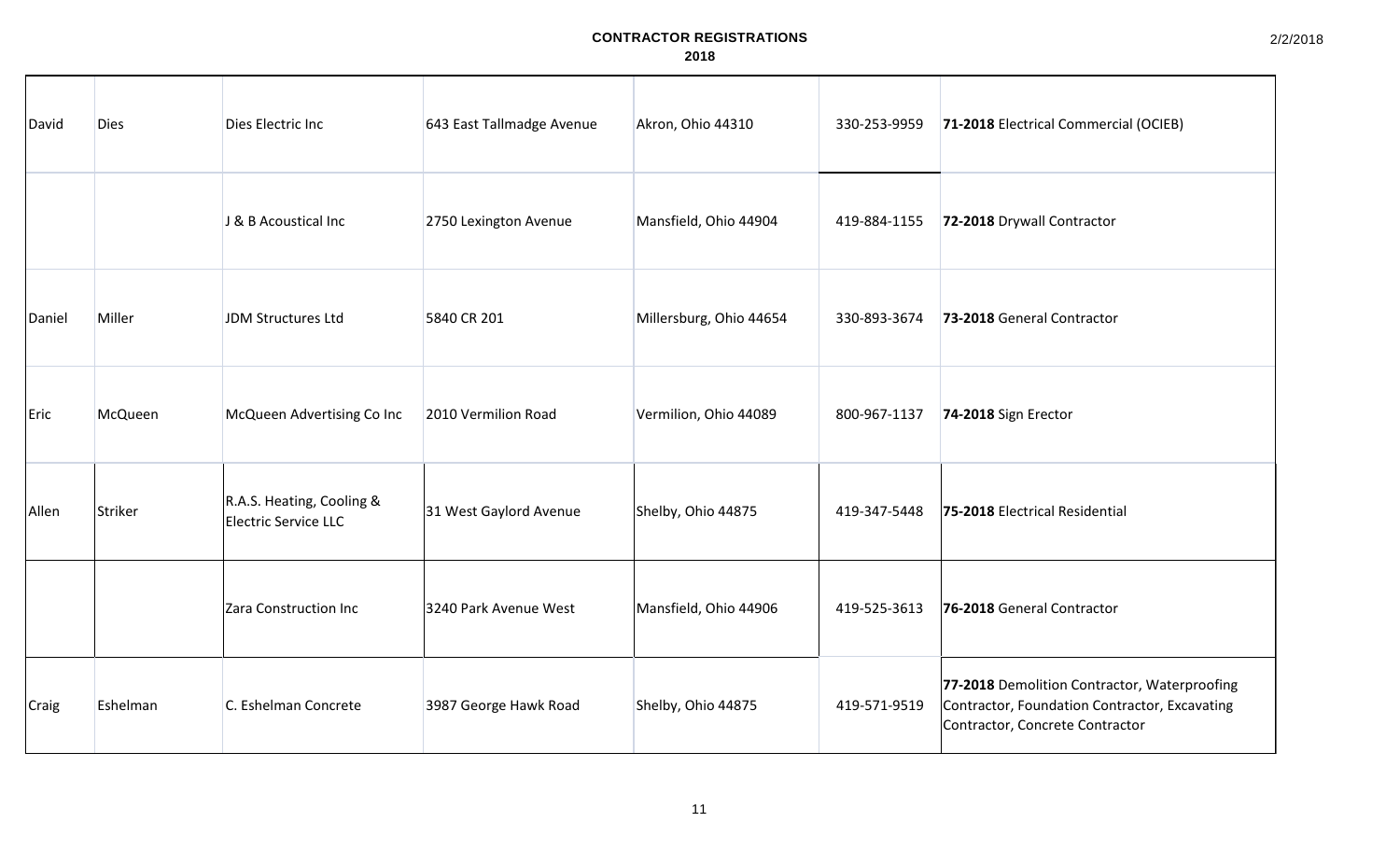| Robert      | <b>Crabbs</b> | Bob & Bob Door Co                | 903 West Longview Avenue       | Mansfield, Ohio 44906 | 419-747-2255 | 78-2018 Framing Contractor, Replacement Window<br>Contractor                                                                                                    |
|-------------|---------------|----------------------------------|--------------------------------|-----------------------|--------------|-----------------------------------------------------------------------------------------------------------------------------------------------------------------|
| Randy       | Fidler        | <b>Fidler Construction</b>       | 622 Baseline Road              | Shiloh, Ohio 44878    | 419-896-3019 | 79-2018 Roofing Contractor, Excavating Contractor                                                                                                               |
| Howard      | Norris        | Norris Electric                  | 1490 Bellville Johnsville Road | Bellville, Ohio 44813 | 419-529-3481 | 80-2018 Electrical Residential, Electrical Commercial<br>(OCIEB), Electrical Contractor (Commercial)                                                            |
| Meg         | Rietschlin    | Rietschlin Construction Inc      | 4240 Baker Road                | Crestline, Ohio 44827 | 419-347-4341 | 81-2018 General Contractor, Sewer Tapper,<br>Foundation Contractor, Fire Protection Contractor<br>(Fire Marshal), Excavating Contractor, Concrete<br>Contractor |
| <b>Jeff</b> | Kisling       | <b>Riverfront Excavating LLC</b> | 1665 Grimes Road               | Mansfield, Ohio 44903 | 419-566-8132 | 82-2018 Pool Installer                                                                                                                                          |
| Terry       | Au            | Ace Electrical Services          | 1564 Pin Oak Trail             | Mansfield, Ohio 44906 | 419-774-9400 | 83-2018 Electrical Commercial (OCIEB)                                                                                                                           |
| Clifford    | Alt           | Alt Excavating                   | 7126 Scott Road                | Tiro, Ohio 44887      | 419-492-2489 | 84-2018 Demolition Contractor, Sewer Tapper,<br><b>Excavating Contractor</b>                                                                                    |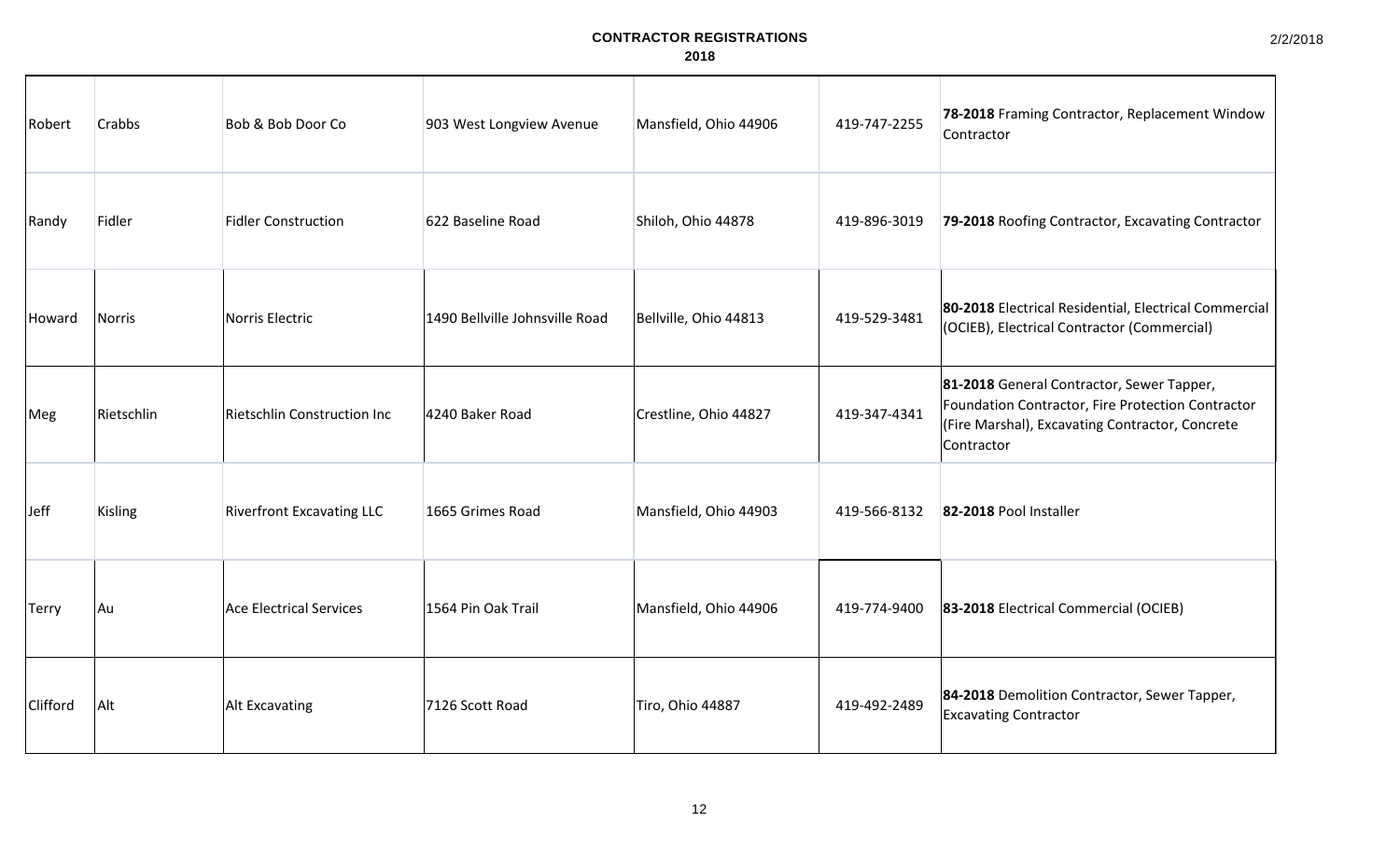| William | Brown   | <b>Central Ohio Fencing Services</b>                  | 516 Marion Avenue          | Mansfield, Ohio 44903 | 419-526-4638 | 85-2018 Fencing Contractor                                                                                                       |
|---------|---------|-------------------------------------------------------|----------------------------|-----------------------|--------------|----------------------------------------------------------------------------------------------------------------------------------|
| Chet    | Yetzer  |                                                       | 44 Terrace Park            | Shelby, Ohio 44875    | 419-347-2728 | 86-2018 Electrical Residential                                                                                                   |
| Kevin   | Kaeser  | Dirt Dawg Excavating LLC                              | PO Box 1153                | Ashland, Ohio 44805   | 419-289-0778 | 87-2018 Sewer Tapper, Excavating Contractor                                                                                      |
| Ron     | Knight  | Knights Lawn Care                                     | 45 Auburn Avenue           | Shelby, Ohio 44875    | 419-545-5063 | 88-2018 Landscape Including Arborist and Tree<br>Trimmer                                                                         |
|         |         | <b>Master Renovations Inc.</b>                        | 10718 Old Lincoln Way East | Orrville, Ohio 44667  | 888-888-8221 | 89-2018 General Contractor, Demolition Contractor,<br>Sewer Tapper, Roofing Contractor, Siding<br>Contractor, Tree/Stump Removal |
| Stephen | Metzger | Metzgers Precision Electric LLC 5165 West Smiley Road |                            | Shelby, Ohio 44875    | 419-565-2955 | 90-2018 Electrical Contractor (OCIEB)                                                                                            |
| Randy   | Jackson | Oberlanders Tree & Landscape<br>Ltd                   | 1874 East Mansfield Street | Bucyrus, Ohio 44820   | 419-562-8733 | 91-2018 Landscape Including Arborist and Tree<br>Trimmer, Tree/Stump Removal                                                     |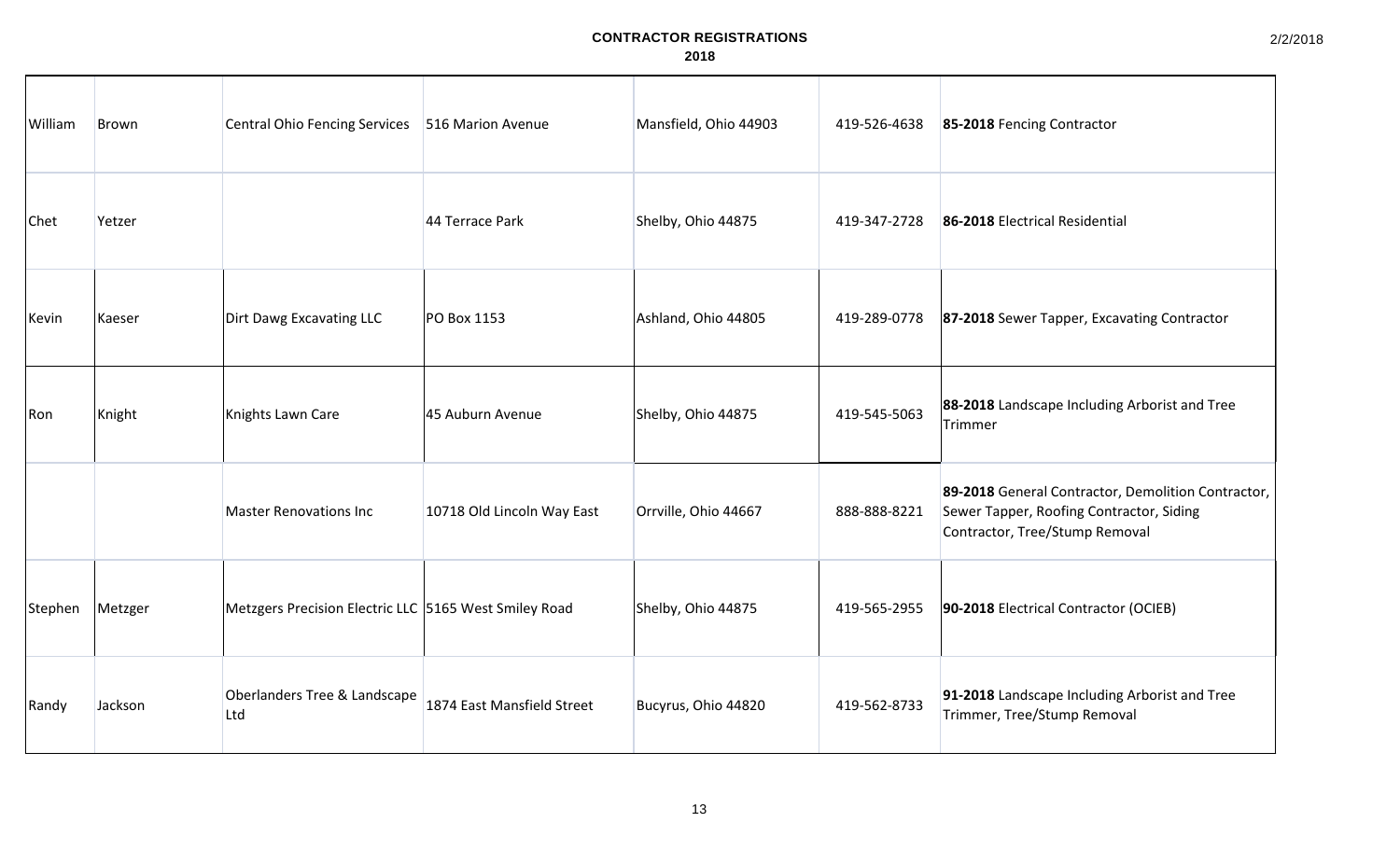| Dirk    | Roberts  | <b>RBP</b> One Inc                | 1205 St Rt 603 West       | Shiloh, Ohio 44878    | 419-564-4891 | 92-2018 Painting Contractor                                                                                    |
|---------|----------|-----------------------------------|---------------------------|-----------------------|--------------|----------------------------------------------------------------------------------------------------------------|
| Dan     | Shuman   | Schmid Mechanical                 | 207 North Hillcrest Drive | Wooster, Ohio 44691   | 330-264-3633 | 93-2018 HVAC Contractor (OCIEB), Plumber (OCIEB),<br>Refrigeration Contractor, Hydronics Contractor<br>(OCIEB) |
| Ben     | Weiss    | Sherriff Goslin Roofing Co        | 1445 West Longview Avenue | Mansfield, Ohio 44906 | 419-529-8249 | 94-2018 Roofing Contractor                                                                                     |
| William | Shrock   | Shrock Home Improvements          | 4626 Bowman St Rd         | Shelby, Ohio 44875    | 419-632-0238 | 95-2018 Siding Contractor, Replacement Window<br>Contractor                                                    |
| Randal  | Stephens | Stephens Backhoe                  | <b>PO Box 187</b>         | Willard, Ohio 44890   | 419-706-1226 | 96-2018 Foundation Contractor, Excavating<br>Contractor, Concrete Contractor                                   |
| Michael | Tridico  | <b>Tridico Sign Company</b>       | 162 North Diamond Street  | Mansfield, Ohio 44902 | 419-526-1695 | 97-2018 Sign Erector                                                                                           |
|         |          | WH Midwest LLC<br>dba Wayne Homes | 3777 Boettler Oaks Drive  | Uniontown, Ohio 44685 | 330-896-7611 | 98-2018 General Contractor                                                                                     |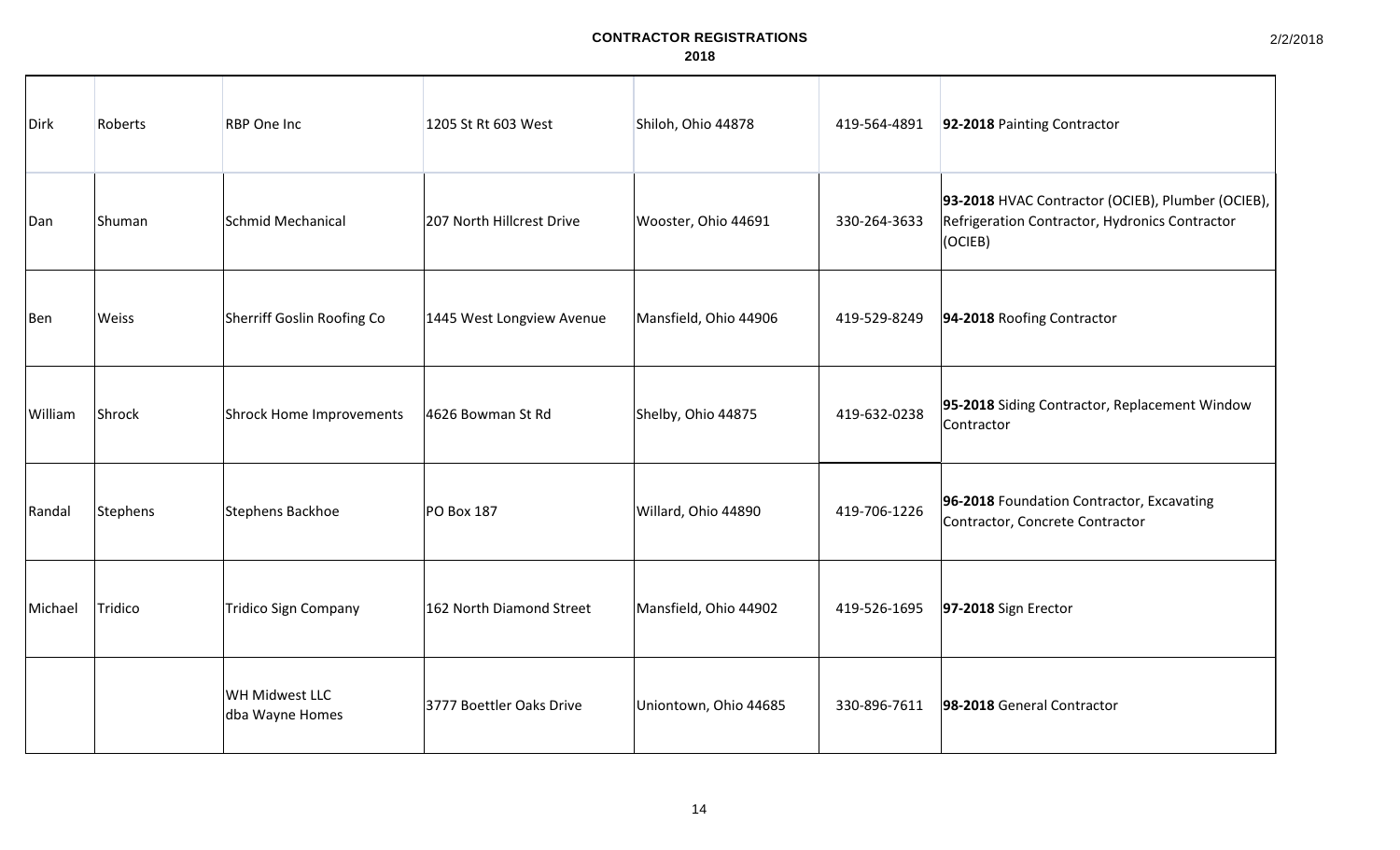| Rick | Worner       | Worner Roofing Co Inc                                           | <b>PO Box 183</b>             | Ontario, Ohio 44862   | 419-525-0170 | 99-2018 Roofing Contractor                                                                                                                                                                                                                                                                                        |
|------|--------------|-----------------------------------------------------------------|-------------------------------|-----------------------|--------------|-------------------------------------------------------------------------------------------------------------------------------------------------------------------------------------------------------------------------------------------------------------------------------------------------------------------|
|      |              | All Glass Systems LLC                                           | 194 South Illinois Avenue     | Mansfield, Ohio 44905 | 419-775-6552 | 100-2018 Replacement Window Contractor                                                                                                                                                                                                                                                                            |
| Jan  | Kaple        | Kaple Home Repair                                               | 3605 Stiving Road             | Shelby, Ohio 44875    | 419-347-5121 | 101-2018 General Contractor, Painting Contractor                                                                                                                                                                                                                                                                  |
| Jack | Kousma       | Kousma Insulation LLC                                           | PO Box 437                    | Willard, Ohio 44890   | 419-935-2511 | 102-2018 Insulation Contractor                                                                                                                                                                                                                                                                                    |
| Rick | Reece        | R.G. Smith of Mansfield Inc                                     | 166 West Sixth Street         | Mansfield, Ohio 44902 | 419-524-4778 | 103-2018 General Contractor, Demolition Contractor, HVAC<br>Contractor(OCIEB), Plumber(OCIEB), Foundation Contractor,<br>Roofing Contractor, Framing Contractor, Excavating Contractor,<br>Fencing Contractor, Painting Contractor, Drywall Contractor,<br>Steel Erectors, Concrete Contractor, Siding Contractor |
|      |              | Prints & Paints Floorcovering<br>Co Inc<br><b>DBA My Floors</b> | 888 Bucyrus Road              | Galion, Ohio 44833    | 419-462-5663 | 104-2018 Flooring                                                                                                                                                                                                                                                                                                 |
| Cody | <b>Britt</b> | <b>Britts Landscaping LLC</b>                                   | 2960 Plymouth Springmill Road | Shelby, Ohio 44875    | 419-566-5935 | 105-2018 Landscape Including Arborist & Tree<br>Trimmer                                                                                                                                                                                                                                                           |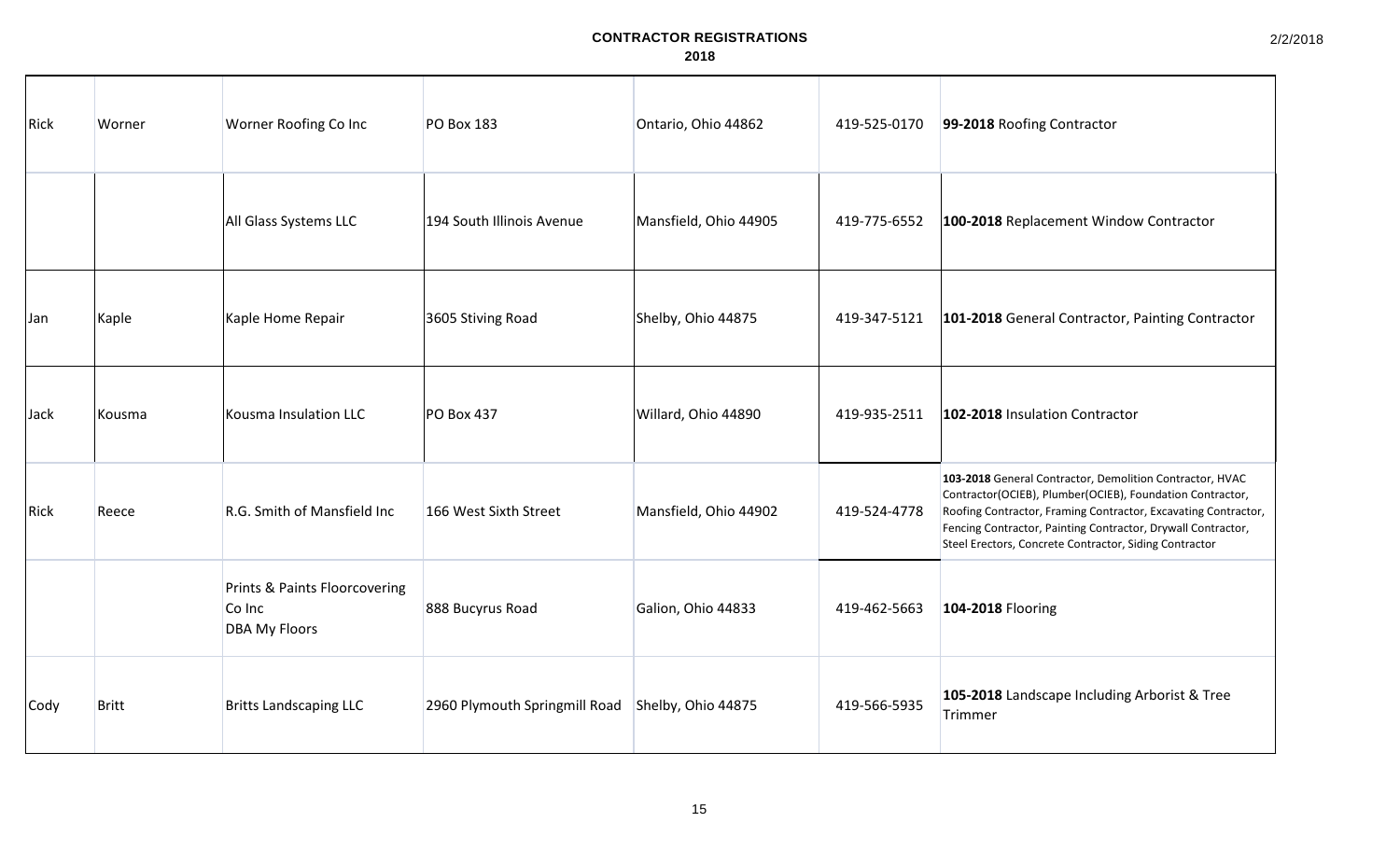2/2/2018

| Thomas | Reed          | TDR Lawn & Landscaping LLC         | 3982 Laser Road                               | Shelby, Ohio 44875    | 419-342-2531 | 106-2018 Landscape Including Arborist & Tree<br>Trimmer, Excavating Contractor, Fencing Contractor,<br>Concrete Contractor, Tree/Stump Removal                                                                    |
|--------|---------------|------------------------------------|-----------------------------------------------|-----------------------|--------------|-------------------------------------------------------------------------------------------------------------------------------------------------------------------------------------------------------------------|
| Edw    | Whited        | <b>Edw Whited Construction Inc</b> | 234 Joelynn Drive                             | Shelby, Ohio 44875    | 419-347-1944 | 107-2018 General Contractor, Electrical Residential, Finish<br>Contractor, Roofing Contractor, Framing Contractor,<br>Fencing Contractor, Drywall Contractor, Siding Contractor,<br>Replacement Window Contractor |
|        |               | Raeko Construction LLC             | 295 Baseline Road                             | Greenwich, Ohio 44837 | 419-681-6235 | 108-2018 General Contractor, Electrical Residential,<br>Plumber (OCIEB)                                                                                                                                           |
|        |               | Page Excavating Inc                | 2398 Applegate Road                           | Lucas, Ohio 44843     | 419-892-3770 | 109-2018 General Contractor, Demolition<br>Contractor, Excavating Contractor, Concrete<br>Contractor, Tree/Stump Removal                                                                                          |
|        |               | <b>Purdy Construction Company</b>  | 200 East Longview Avenue<br><b>PO Box 668</b> | Mansfield, Ohio 44901 | 419-524-2491 | 110-2018 General Contractor                                                                                                                                                                                       |
| Larry  | <b>Cramer</b> | Quality Plumbing & Heating         | 3655 State Route 39                           | Shelby, Ohio 44875    | 419-342-6216 | 111-2018 HVAC Contractor (OCIEB), Plumber<br>(OCIEB)                                                                                                                                                              |
|        |               | <b>Tawa Tree Service Inc</b>       | 1131 Sugar Mill Drive                         | Ottawa, Ohio 45875    | 419-523-9001 | 112-2018 Tree/Stump Removal                                                                                                                                                                                       |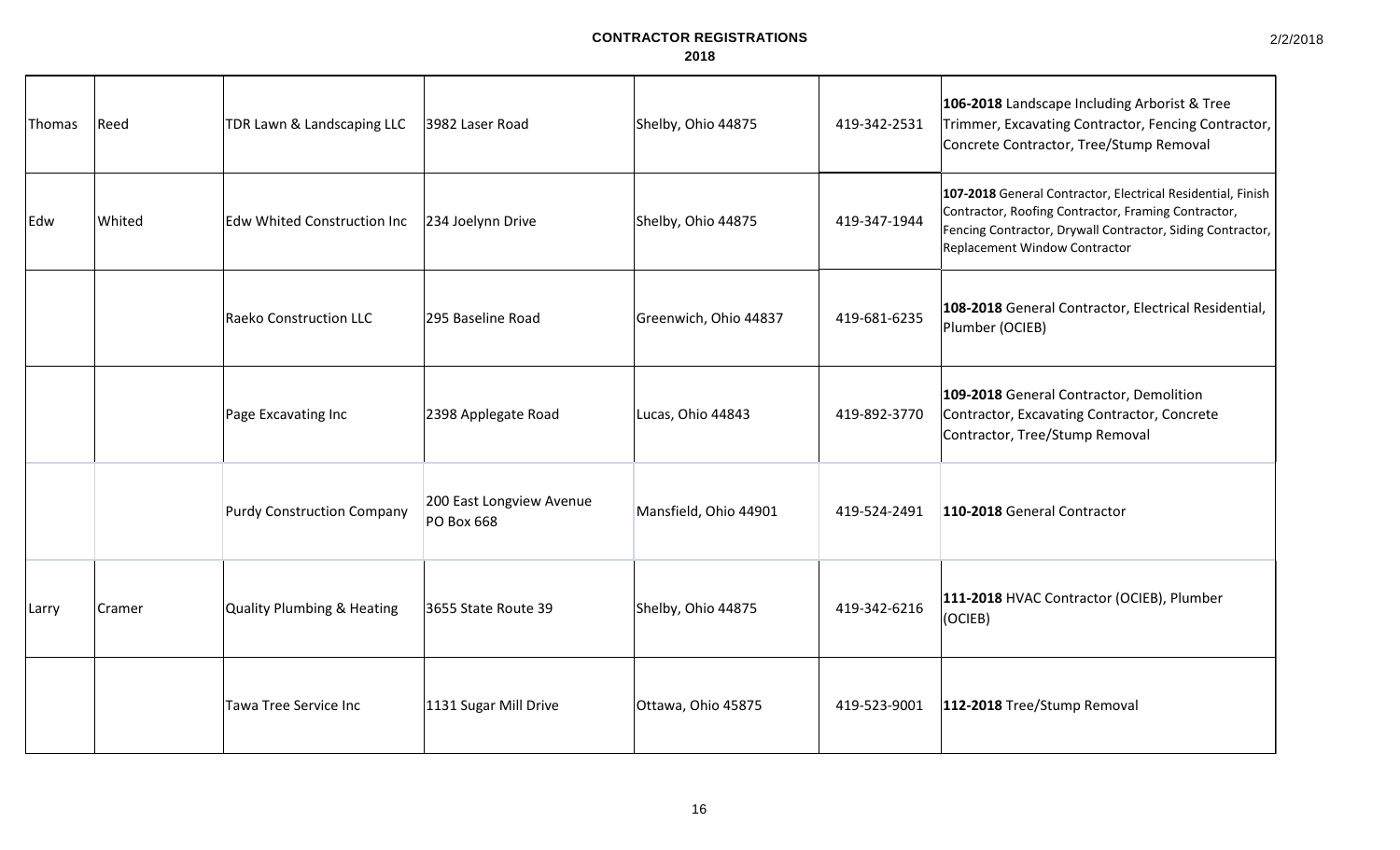2/2/2018

| John    | Hinman   | <b>Hinman Tree Service</b>      | 4085 Crandall Road    | Wakeman, Ohio 44889     | 419-602-3915 | 113-2018 Landscape Including Arborist and Tree<br>Trimmer, Tree/Stump Removal                                                                                                                                                                                             |
|---------|----------|---------------------------------|-----------------------|-------------------------|--------------|---------------------------------------------------------------------------------------------------------------------------------------------------------------------------------------------------------------------------------------------------------------------------|
|         |          | Ontario Mechanical LLC          | 2880 Park Avenue West | Mansfield, Ohio 44906   | 419-529-2578 | 114-2018 General Contractor, HVAC Contractor,<br>Plumber, Steel Erectors                                                                                                                                                                                                  |
| Virgil  | Stephens | Shelby Home Improvement         | 123 West Main Street  | Shelby, Ohio 44875      | 419-631-2870 | 115-2018 General Contractor, Plaster Contractor, Finish<br>Contractor, Flooring, Foundation Contractor, Roofing Contractor,<br>Framing Contractor, Fencing Contractor, Painting Contractor,<br>Insulation Contractor, Siding Contractor, Replacement Window<br>Contractor |
| Jeff    | Walker   | <b>Bath Solutions by Walker</b> | 6645 Windfall Road    | Galion, Ohio 44833      | 888-653-8827 | 116-2018 General Contractor, Finish Contractor                                                                                                                                                                                                                            |
| Katie   | Mitchell | Soft Lite LLC                   | 10250 Philipp Pkwy    | Streetsboro, Ohio 44241 | 330-528-1178 | 117-2018 General Contractor                                                                                                                                                                                                                                               |
| R. Mark | Hohler   | Hohler Heating & Cooling Inc    | 7109 Alliance Road NW | Malvern, Ohio 44644     | 330-863-0432 | 118-2018 HVAC Contractor (OCIEB)                                                                                                                                                                                                                                          |
|         |          |                                 |                       |                         |              |                                                                                                                                                                                                                                                                           |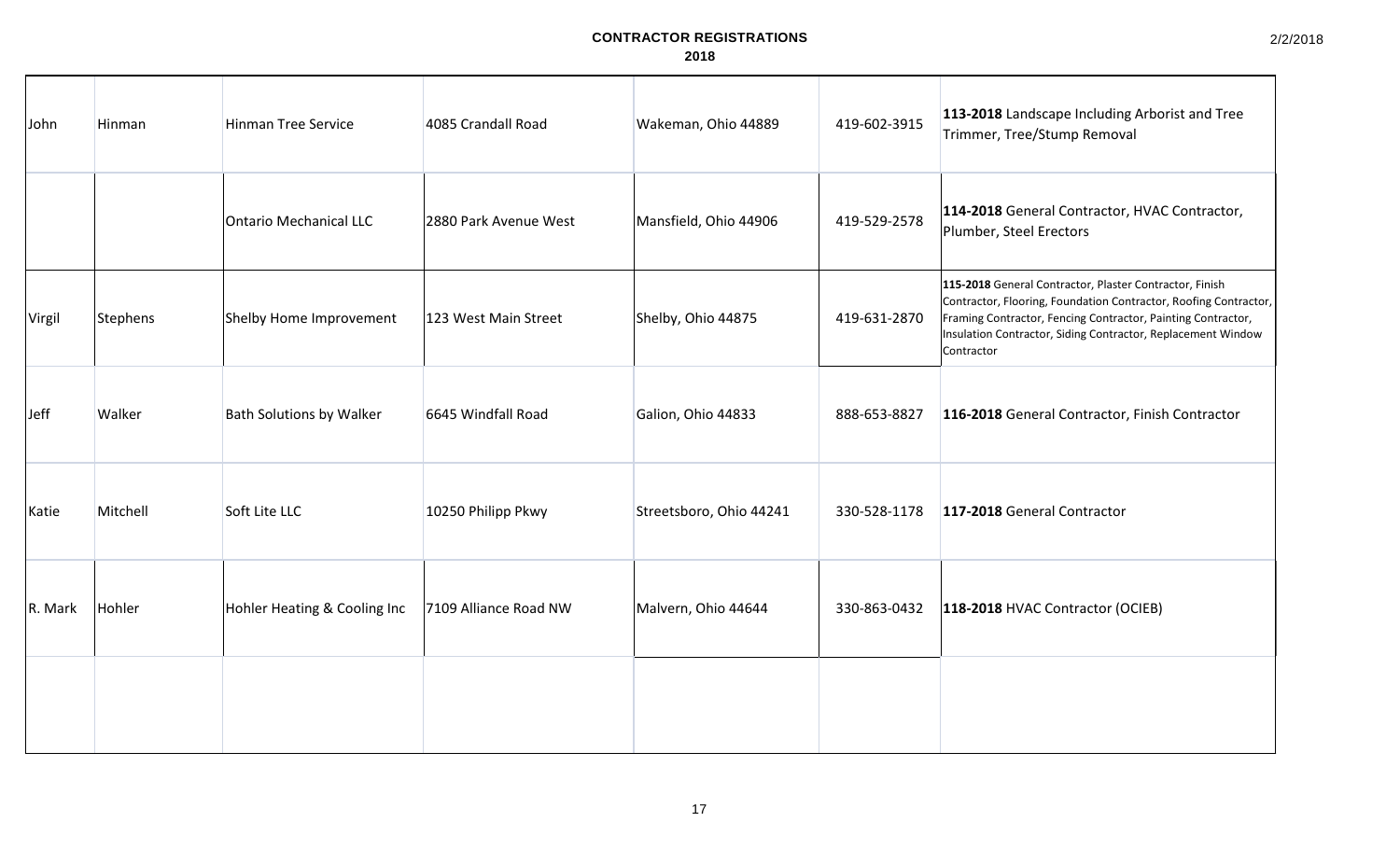| James | <b>Bryant</b> | Jim Bryant Specialized<br>Handyman | 2301 Lake Galion Road East | Galion, Ohio 44833 | 419-564-3683 | 5-2017 General Contractor, Electrical Residential,<br>Finish Contractor, Framing Contractor, Painting<br>Contractor, Insulation Contractor, Siding Contractor,<br>Replacement Window Contractor                                                                                                                                                         |
|-------|---------------|------------------------------------|----------------------------|--------------------|--------------|---------------------------------------------------------------------------------------------------------------------------------------------------------------------------------------------------------------------------------------------------------------------------------------------------------------------------------------------------------|
| Stan  | Roberts       | <b>Roberts Unlimited Ltd</b>       | 11 Clark Avenue            | Shelby, Ohio 44875 | 419-565-7392 | 28-2017 General Contractorl, Electrical Residential, Finish<br>Contractor, Flooring, Roofing Contractor, Fencing Contractor,<br>Electrical Commercial(OCIEB), Painting Contractor, Closet<br>Shelving, Mirror & Fireplace Contractor, Electrical<br>Contractor(Commercial), Drywall Contractor, Insulation<br>Contractor, Replacement Window Contractor |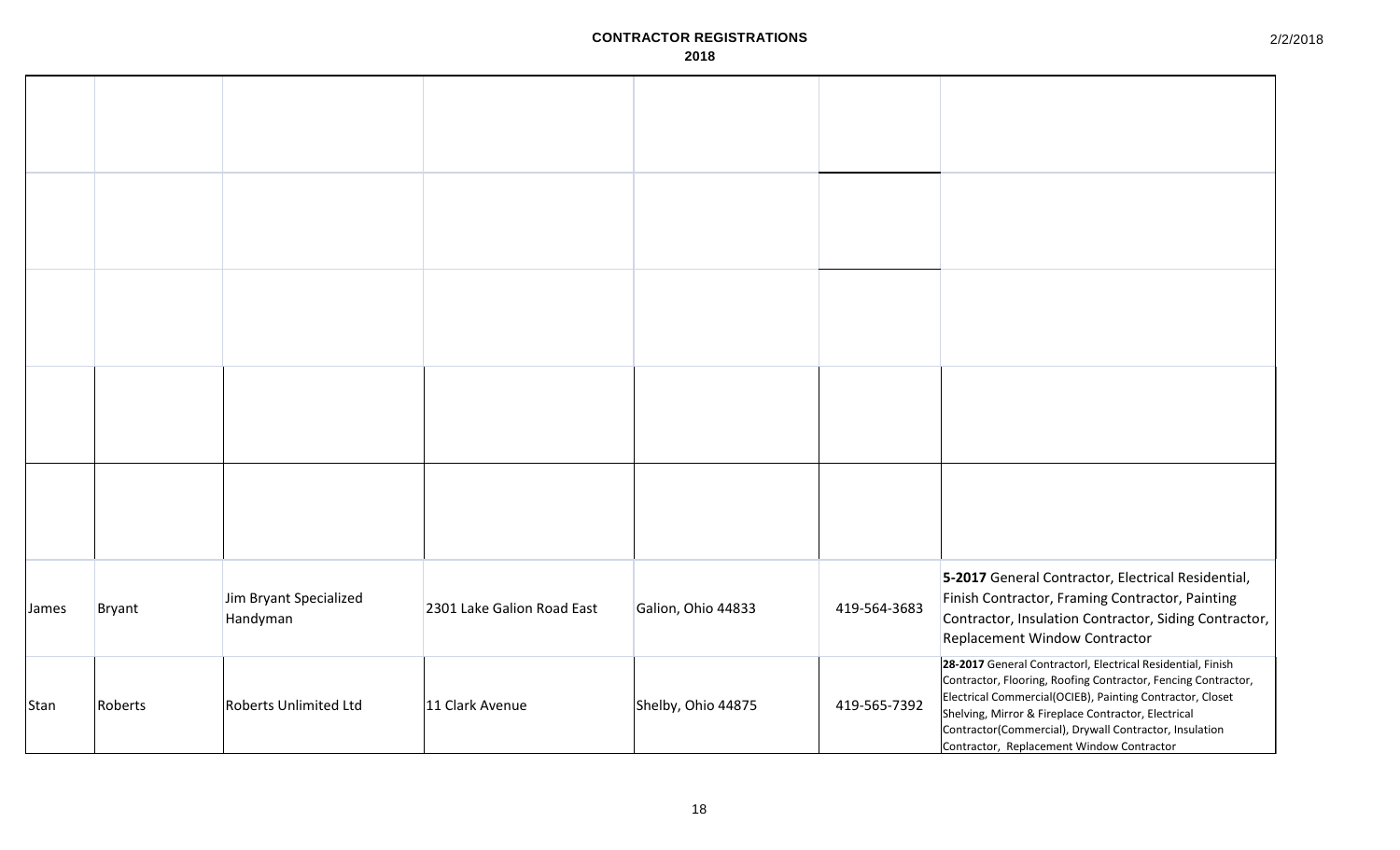| Dale          | Fuller    | <b>Fuller Drywall LLC</b>           | 6931 Klahn Road             | Crestline, Ohio 44827   | 419-564-6015 | 34-2017 Drywall Contractor                                                                                                                                                                                                                                                                                                    |
|---------------|-----------|-------------------------------------|-----------------------------|-------------------------|--------------|-------------------------------------------------------------------------------------------------------------------------------------------------------------------------------------------------------------------------------------------------------------------------------------------------------------------------------|
| Mark          | May       | Marks Lawn Care                     | 66 Roberts Drive            | Shelby, Ohio 44875      | 419-566-4566 | 35-2017 Landscape Including Arborist and Tree<br>Trimmer                                                                                                                                                                                                                                                                      |
|               |           | Kline Home Exteriors                | 3809 Twp Rd 154             | Millersburg, Ohio 44654 | 330-601-2749 | 55-2017 General Contractor, Roofing Contractor, Framing<br>Contractor, Siding Contractor                                                                                                                                                                                                                                      |
| William       | Fox       | Fox Plumbing & Heating Inc          | 126 North Washington Street | Galion, Ohio 44833      | 419-468-2373 | 59-2017 HVAC Contractor (OCIEB), Plumber (OCIEB),<br><b>Hydronics Contractor (OCIEB)</b>                                                                                                                                                                                                                                      |
| Jeremy        | Shambaugh | Shambaugh Cleaning &<br>Restoration | 3401 Park Avenue West       | Mansfield, Ohio 44906   | 419-529-6422 | 67-2017 General Contractor, Plaster Contractor,<br>Finish Contractor, Flooring, Roofing Contractor,<br>Framing Contractor, Drywall Contractor, Siding<br>Contractor, Replacement Window Contractor                                                                                                                            |
| <b>I</b> Dean | Shaffer   | Shaffer & Sons Electric             | 6270 Baker 47               | Shelby, Ohio 44875      | 419-545-0256 | 68-2017 Electrical Residential, Electrical Commercial<br>(OCIEB), Electrical Contractor (Commercial)                                                                                                                                                                                                                          |
|               |           | J & F Construction Inc              | 2141 St Rt 19               | Bucyrus, Ohio 44820     | 419-562-6662 | 69-2017 General Contractor, Demolition Contractor, Plaster<br>Contractor, Finish Contractor, Flooring, Foundation Contractor,<br>Roofing Contractor, Sign Erector, Framing Contractor, Drywall<br>Contractor, Steel Erectors, Insulation Contractor, Concrete<br>Contractor, Siding Contractor, Replacement Window Contractor |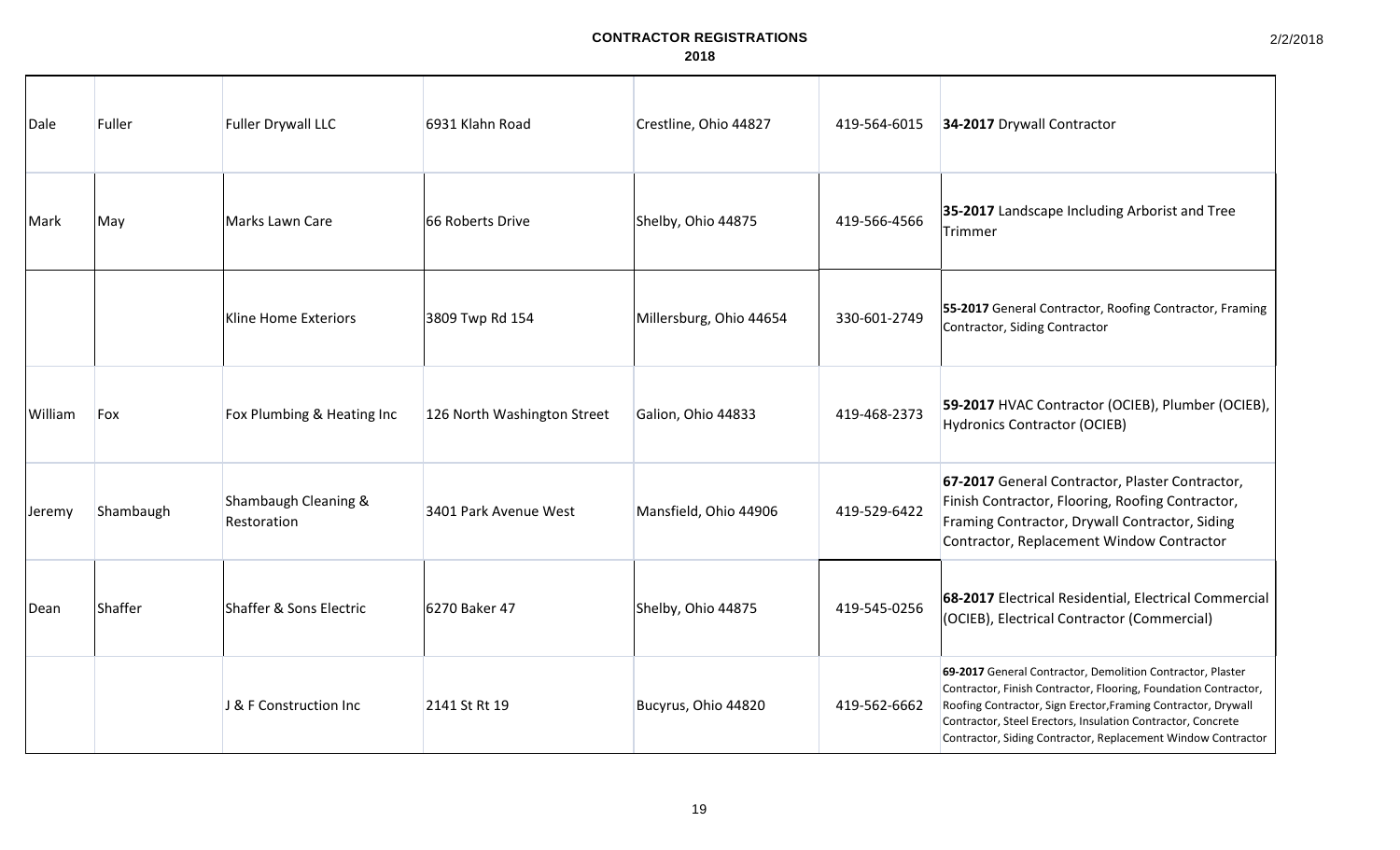| Wendell | Amstutz | Little A Construction                  | 84 Baermar Drive        | Shelby, Ohio 44875         | 419-347-5562 | 70-2017 General Contractor, Demolition Contractor, Plaster Contractor,<br>Waterproofing Contractor, Sewer Tapper, Finish Contractor, Flooring, Foundation<br>Contractor, Roofing Contractor, Framing Contractor, Excavating Contractor, Fencing<br>Contractor, Paving Contractor, Painting Contractor, Cabinet Maker, Closet Shelving,<br>Mirror & Fireplace Contractor, Drywall Contractor, Pool Installer, Steel Erectors,<br>Insulation Contractor, Concrete Contractor, Siding Contractor, Tree/Stump Removal,<br>Replacement Window Contractor |
|---------|---------|----------------------------------------|-------------------------|----------------------------|--------------|-----------------------------------------------------------------------------------------------------------------------------------------------------------------------------------------------------------------------------------------------------------------------------------------------------------------------------------------------------------------------------------------------------------------------------------------------------------------------------------------------------------------------------------------------------|
| Elmer   | Prater  | Top Notch Windows Inc                  | 509 Iberia Road         | Galion, Ohio 44833         | 419-462-7775 | 73-2017 Fencing Contractor, Replacement Window<br>Contractor                                                                                                                                                                                                                                                                                                                                                                                                                                                                                        |
| Mark    | Albert  | Horizon Mechanical &<br>Electrical Inc | 323 North Trimble Road  | Mansfield, Ohio 44906      | 419-529-2738 | 81-2017 HVAC Contractor(OCIEB), Electrical<br>Residential, Plumber (OCIEB), Electrical Commercial<br>(OCIEB), Hydronics Contractor (OCIEB)                                                                                                                                                                                                                                                                                                                                                                                                          |
| Steve   | Miller  | Dream Maker Bath & Kitchen             | 4981 Highview Drive     | Fredericksburg, Ohio 44627 | 419-774-1484 | 85-2017 General Contractor                                                                                                                                                                                                                                                                                                                                                                                                                                                                                                                          |
|         |         | Adena Corporation                      | 1310 West Fourth Street | Mansfield, Ohio 44906      | 419-529-4456 | 98-2017 General Contractor                                                                                                                                                                                                                                                                                                                                                                                                                                                                                                                          |
| Dave    | Reiter  | <b>Reiter Homes</b>                    | 2341 Millsboro Road     | Mansfield, Ohio 44906      | 419-564-4545 | 108-2017 General Contractor, Finish Contractor,<br>Flooring, Framing Contractor                                                                                                                                                                                                                                                                                                                                                                                                                                                                     |
| John    | Schenk  | National Light & Power Inc             | 806 West Strub Road     | Sandusky, Ohio 44870       | 419-835-0030 | 111-2017 Electrical Contractor (Commercial)                                                                                                                                                                                                                                                                                                                                                                                                                                                                                                         |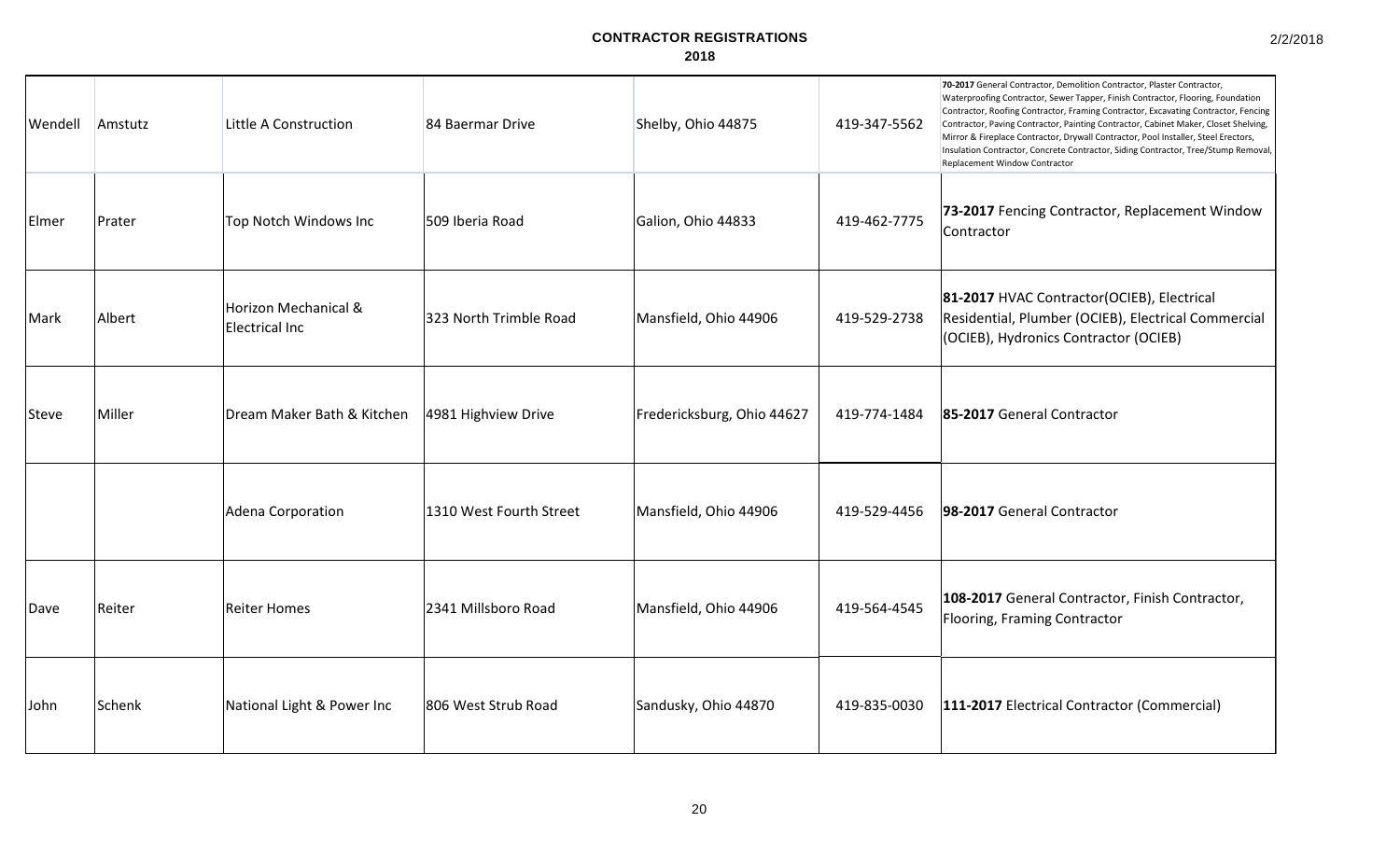| Mike &<br>Gary | Hockenberry | dba CL Eshelman Trucking &<br>Excavating   | 5124 Kuhn Road        | Shelby, Ohio 44875        | 419-512-5797 | 116-2017 Excavating Contractor                                                                                                                                         |
|----------------|-------------|--------------------------------------------|-----------------------|---------------------------|--------------|------------------------------------------------------------------------------------------------------------------------------------------------------------------------|
| J Scot         | Sifferlin   | JS Concrete Construction                   | 3888 Henry Road       | Plymouth, Ohio 44865      | 419-544-1687 | 120-2017 General Contractor, Demolition<br>Contractor, Waterproofing Contractor, Sewer<br>Tapper, Foundation Contractor, Excavating<br>Contractor, Concrete Contractor |
| Derek          | Dilger      | Smith Paving & Excavating Inc   PO Box 511 |                       | Norwalk, Ohio 44857       | 419-668-4165 | 121-2017 Concrete Contractor                                                                                                                                           |
| Tom            | Kalantzis   | Aspis Electric Inc                         | 7991 Cleveland Ave NW | North Canton, Ohio 44720  | 330-495-2443 | 123-2017 Electrical Contractor (Commercial)                                                                                                                            |
| Tim            | McShane     | <b>Freedom Companies</b>                   | 3595 Peninsula Drive  | Akron, Ohio 44319         | 330-608-7727 | 124-2017 General Contractor                                                                                                                                            |
| Owen           | Detweiler   | Owen Detweiler Construction                | 7890 Blair Road       | Fredericktown, Ohio 43019 | 419-571-3636 | 126-2017 General Contractor, Roofing Contractor,<br>Framing Contractor, Concrete Contractor, Siding<br>Contractor, Replacement Window Contractor                       |
| Richard        | Coustillac  | <b>American Automatic Security</b><br>Inc  | 3563 Copley Road      | Copley, Ohio 44321        | 330-670-0001 | 127-2017 Fire Protection Contractor (Fire Marshal)                                                                                                                     |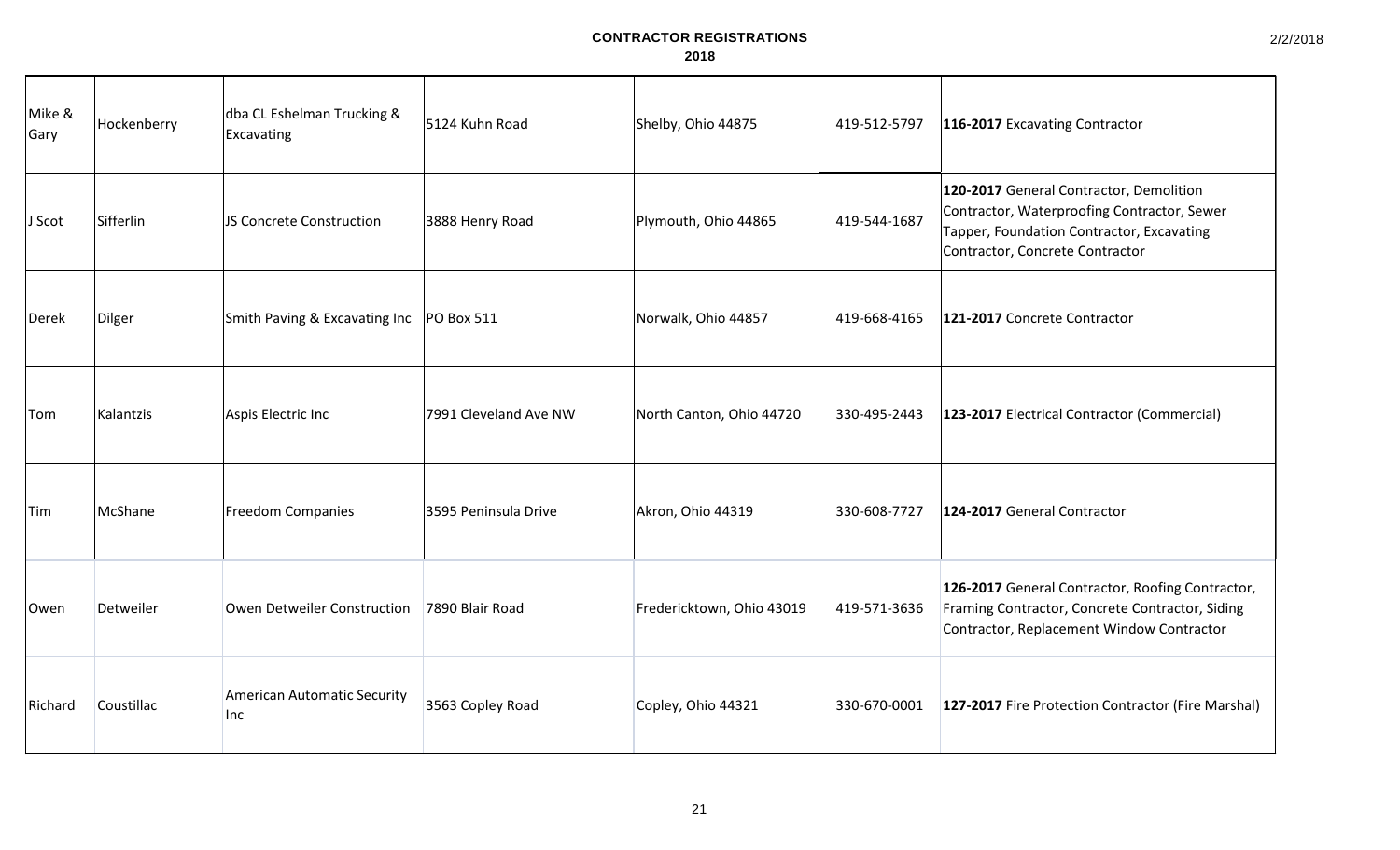|                 |            | <b>Apex Contracting Group</b>  | 45 East Main Street     | Shelby, Ohio 44875               | 419-295-6034 | 130-2017 General Contractor                                                                                                                                                                                                                                                                               |
|-----------------|------------|--------------------------------|-------------------------|----------------------------------|--------------|-----------------------------------------------------------------------------------------------------------------------------------------------------------------------------------------------------------------------------------------------------------------------------------------------------------|
| Rex             | Kuhn       | R C Kuhn                       | 687 Taylortown Road     | Mansfield, Ohio 44903            | 419-564-0770 | 131-2017 General Contractor, Demolition Contractor, Sewer<br>Tapper, Finish Contractor, Flooring, Foundation Contractor,<br>Roofing Contractor, Framing Contractor, Excavating Contractor,<br>Paving Contractor, Steel Erectors, Concrete Contractor, Siding<br>Contractor, Replacement Window Contractor |
| Deanna          | Workinger  | Mel Wacker Signs Inc           | 13076 Barrs SW          | Massillon, Ohio 44647            | 330-832-1726 | 132-2017 General Contractor                                                                                                                                                                                                                                                                               |
|                 |            | Troy Construction Co Inc       | 11557 Bowen Road        | Mantua, Ohio 44255               | 330-274-2424 | 133-2017 General Contractor                                                                                                                                                                                                                                                                               |
| Michael         | Miroglotta | Infinity Paving Co             | 50 East Highland Road   | Northfield Center, Ohio<br>44067 | 440-946-6960 | 134-2017 Paving Contractor, Concrete Contractor                                                                                                                                                                                                                                                           |
| Gregory         | Peters     | Ellet Neon Sales & Service Inc | 3041 East Waterloo Road | Akron, Ohio 44312                | 330-628-9907 | 136-2017 Sign Erector                                                                                                                                                                                                                                                                                     |
| <b>Vasilios</b> | Kyrou      | Kyrou Construction LLC         | 3824 Snodgrass Road     | Mansfield, Ohio 44903            | 419-756-2481 | 137-2017 General Contractor                                                                                                                                                                                                                                                                               |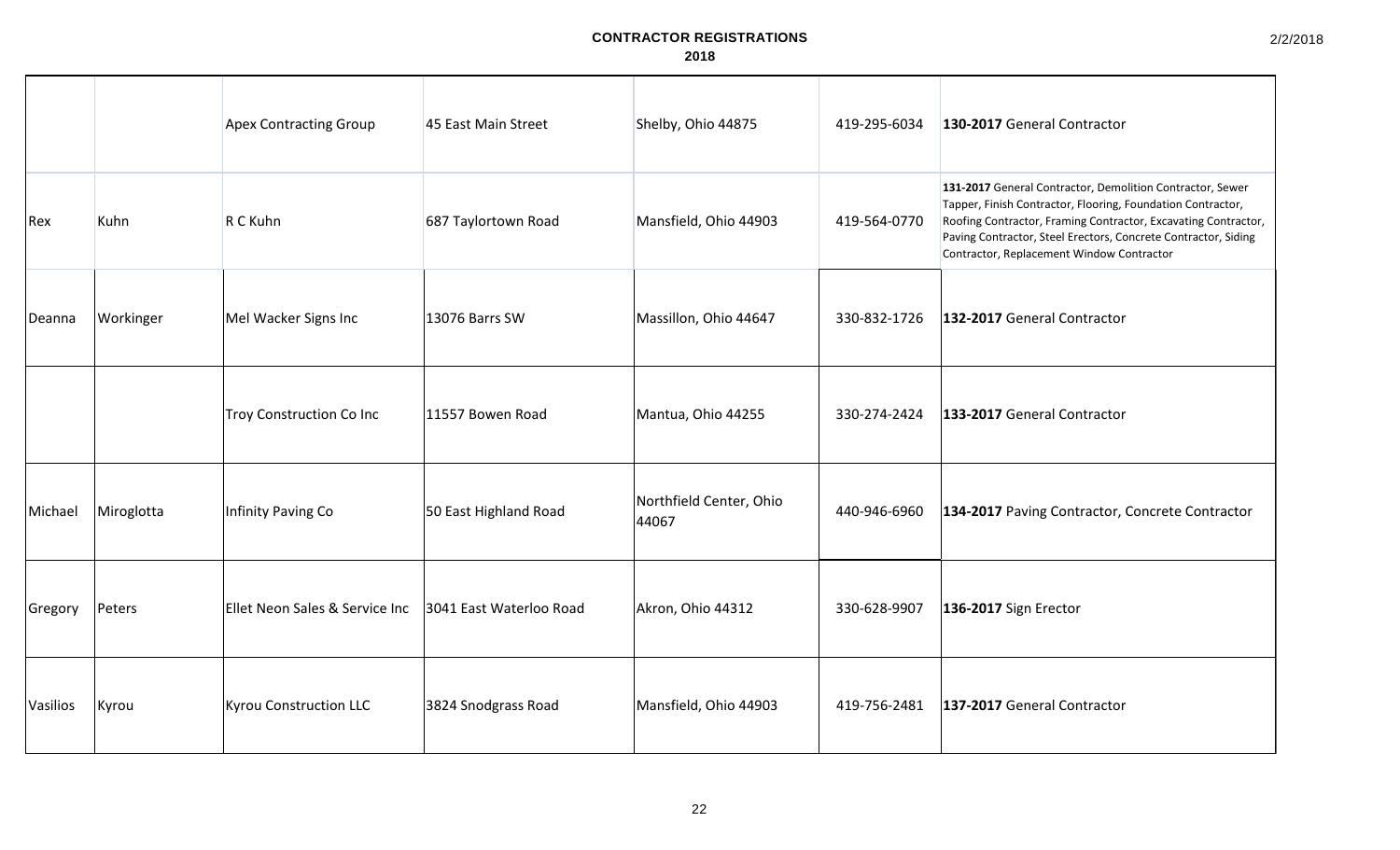| David  | Mock    | Mocks Construction                                   | 1134 Brookdale Drive              | Crestline, Ohio 44827   | 419-566-1170 | 139-2017 General Contractor, HVAC<br>Contractor(OCIEB), Electrical Residential,<br>Plumber(OCIEB), Electrical Commercial(OCIEB),<br><b>Electrical Contractor (Commercial)</b> |
|--------|---------|------------------------------------------------------|-----------------------------------|-------------------------|--------------|-------------------------------------------------------------------------------------------------------------------------------------------------------------------------------|
|        |         | <b>Clifford Construction Co</b>                      | 401 East Main Street<br>PO Box 62 | Spencer, Ohio 44275     | 330-648-0005 | 140-2017 Electrical Residential                                                                                                                                               |
| Aaron  | Smith   | Smith Paint & Design                                 | 970 Twp Rd 1193                   | Ashland, Ohio 44805     | 419-207-8130 | 142-2017 Painting Contractor                                                                                                                                                  |
|        |         | Holmes Siding Contractors Ltd   6783 County Road 624 |                                   | Millersburg, Ohio 44654 | 330-674-2867 | 143-2017 General Contractor                                                                                                                                                   |
| Kevin  | Miller  | <b>Eco Seal Home Solutions LLC</b>                   | 4535 Twp Road 367                 | Millersburg, Ohio 44654 | 330-893-7325 | 144-2017 Waterproofing Contractor                                                                                                                                             |
| Robert | Keim    | R-K Concrete Inc                                     | 11249 Twp Road 516                | Shreve, Ohio 44676      | 330-201-1336 | 145-2017 Concrete Contractor                                                                                                                                                  |
| David  | Sommers | Bedrock Construction Ohio Inc 3624 Apache Street NW  |                                   | Uniontown, Ohio 44685   | 330-699-2959 | 147-2017 General Contractor                                                                                                                                                   |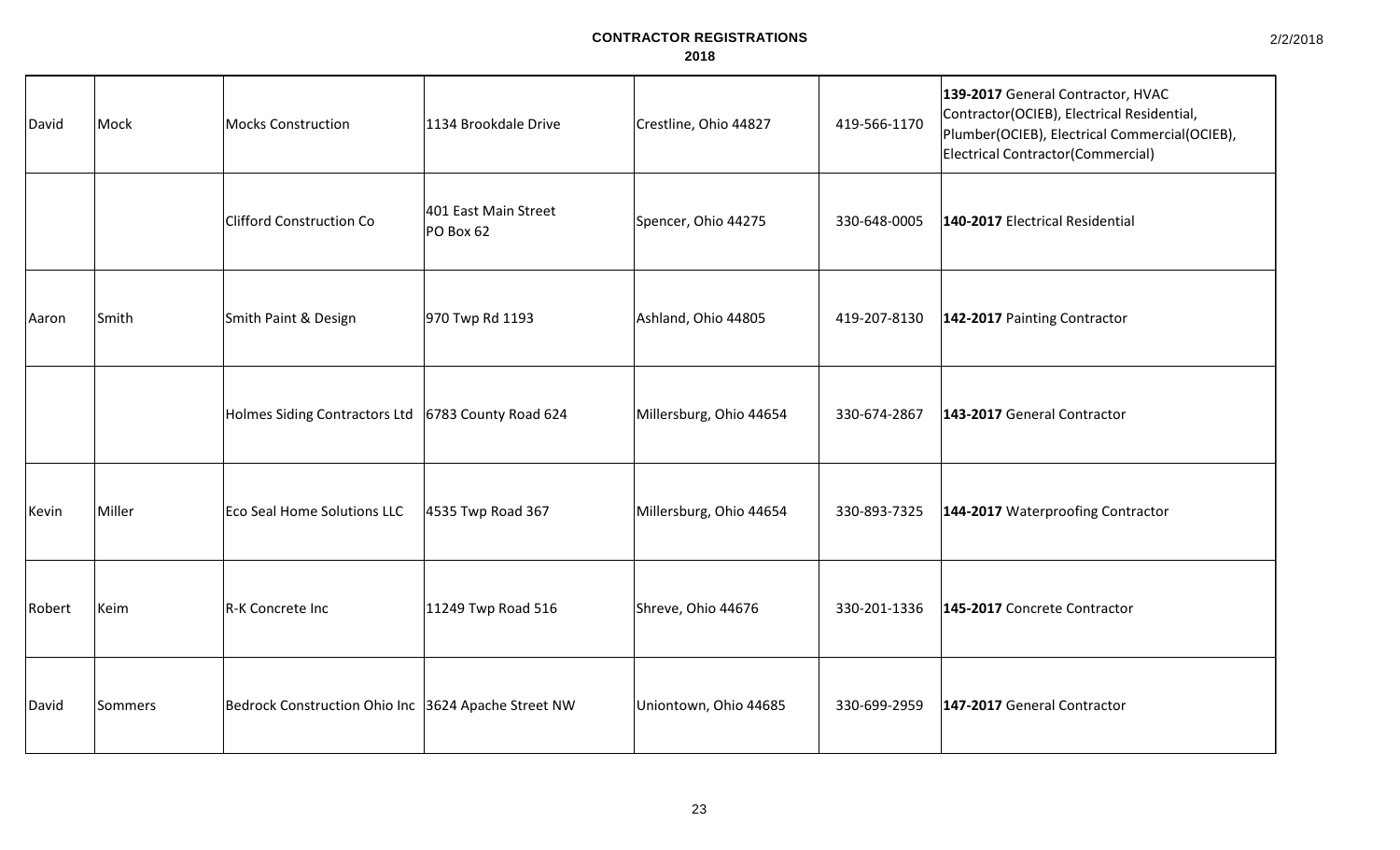| Thomas       | McKean      |                                               | 4247 State Route 598      | Crestline, Ohio 44827 | 419-683-1209 | 148-2017 Concrete Contractor                    |
|--------------|-------------|-----------------------------------------------|---------------------------|-----------------------|--------------|-------------------------------------------------|
| <b>Craig</b> | Phillips    | <b>Barrington Carpet LLC</b>                  | 3602 South Arlington Road | Akron, Ohio 44312     | 330-896-4141 | 149-2017 Flooring                               |
| Ron          | Rogers      | Ron-Cin Enterprises Inc                       | 806 Earick Road           | Mansfield, Ohio 44903 | 419-571-9120 | 150-2017 General Contractor, Roofing Contractor |
| Aaron        | Hershberger | Maximum Roofing                               | 2305 TR 414               | Dundee, Ohio 44624    | 330-231-5048 | 151-2017 Roofing Contractor                     |
| Kevin        | Lamb        | Lamb Builders LLC                             | 86 East Main Street       | Shelby, Ohio 44875    | 419-295-2672 | 152-2017 General Contractor                     |
| Mike         | Yetzer      | Mid State Black Top                           | 639 Bendle Avenue         | Shelby, Ohio 44875    | 419-347-4549 | 153-2017 Paving Contractor                      |
| Joseph       | Reinhard    | <b>Heartland Construction</b><br>Services LLC | 1882 Hulit Road           | Mansfield, Ohio 44903 | 614-623-4809 | 154-2017 Roofing Contractor                     |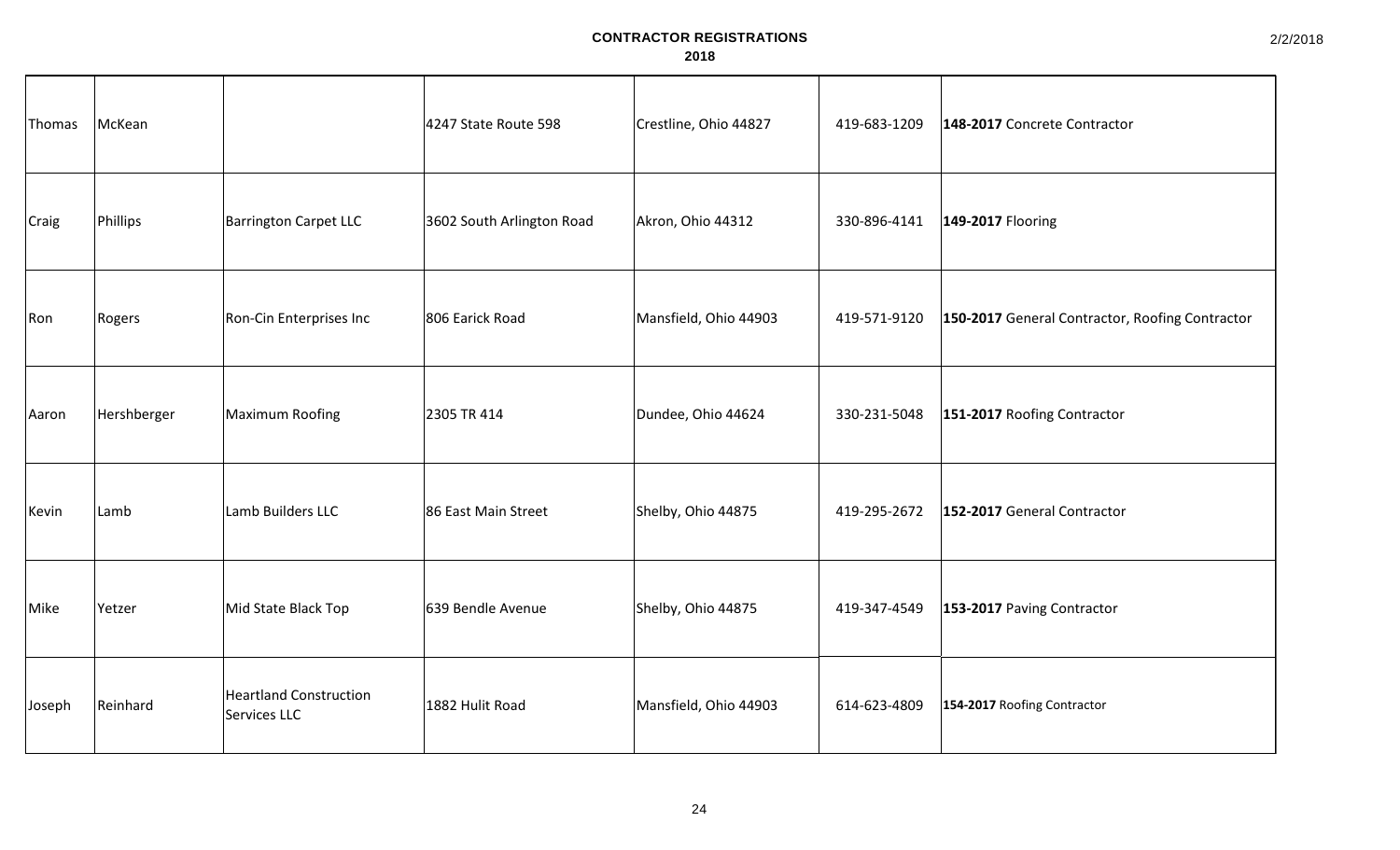| Mike         | Matern     | Matern Construction                | 560 Dyas Drive          | Mansfield, Ohio 44907 | 419-610-4384 | 155-2017 General Contractor, Roofing Contractor, Siding<br>Contractor                                                                                                                                                                                                                                                                                                                                        |
|--------------|------------|------------------------------------|-------------------------|-----------------------|--------------|--------------------------------------------------------------------------------------------------------------------------------------------------------------------------------------------------------------------------------------------------------------------------------------------------------------------------------------------------------------------------------------------------------------|
| Paul         | Haywood    | Haywood Electric Inc               | 1139 Wooster Road North | Barberton, Ohio 44203 | 330-745-0021 | 157-2017 Electrical Residential, Electrical<br>Commercial (OCIEB)                                                                                                                                                                                                                                                                                                                                            |
| Ronald       | Speck      | Speck Builders Inc                 | 164 South Rock Road     | Mansfield, Ohio 44903 | 419-295-1568 | 160-2017 Demolition Contractor                                                                                                                                                                                                                                                                                                                                                                               |
| Judson       | Prosser    | JP Construction                    | 16 Woodland Road        | Shelby, Ohio 44875    | 419-566-3947 | 161-2017 General Contractor, Demolition Contractor, Plaster Contractor,<br>Finish Contractor, Flooring, Landscape Including Arborist & Tree<br>Trimmer, Roofing Contractor, Framing Contractor, Fencing Contractor,<br>Painting Contractor, Cabinet Maker, Closet Shelving, Mirror & Fireplace<br>Contractor, Drywall Contractor, Insulation Contractor, Siding Contractor,<br>Replacement Window Contractor |
| Mary         | Peterson   | Petersons Professional<br>Services | 1126 Marianna Drive     | Mansfield, Ohio 44903 | 419-565-5830 | 163-2017 General Contractor                                                                                                                                                                                                                                                                                                                                                                                  |
| <b>James</b> | Riggenbach | <b>Apex Construction Services</b>  | 481 1/2 Charletta Drive | Mansfield, Ohio 44903 | 567-307-2560 | 164-2017 Foundation Contractor                                                                                                                                                                                                                                                                                                                                                                               |
|              |            | Signcom Inc                        | 527 West Rich Street    | Columbus, Ohio 43215  | 614-228-9999 | 165-2017 General Contractor, Sign Erector                                                                                                                                                                                                                                                                                                                                                                    |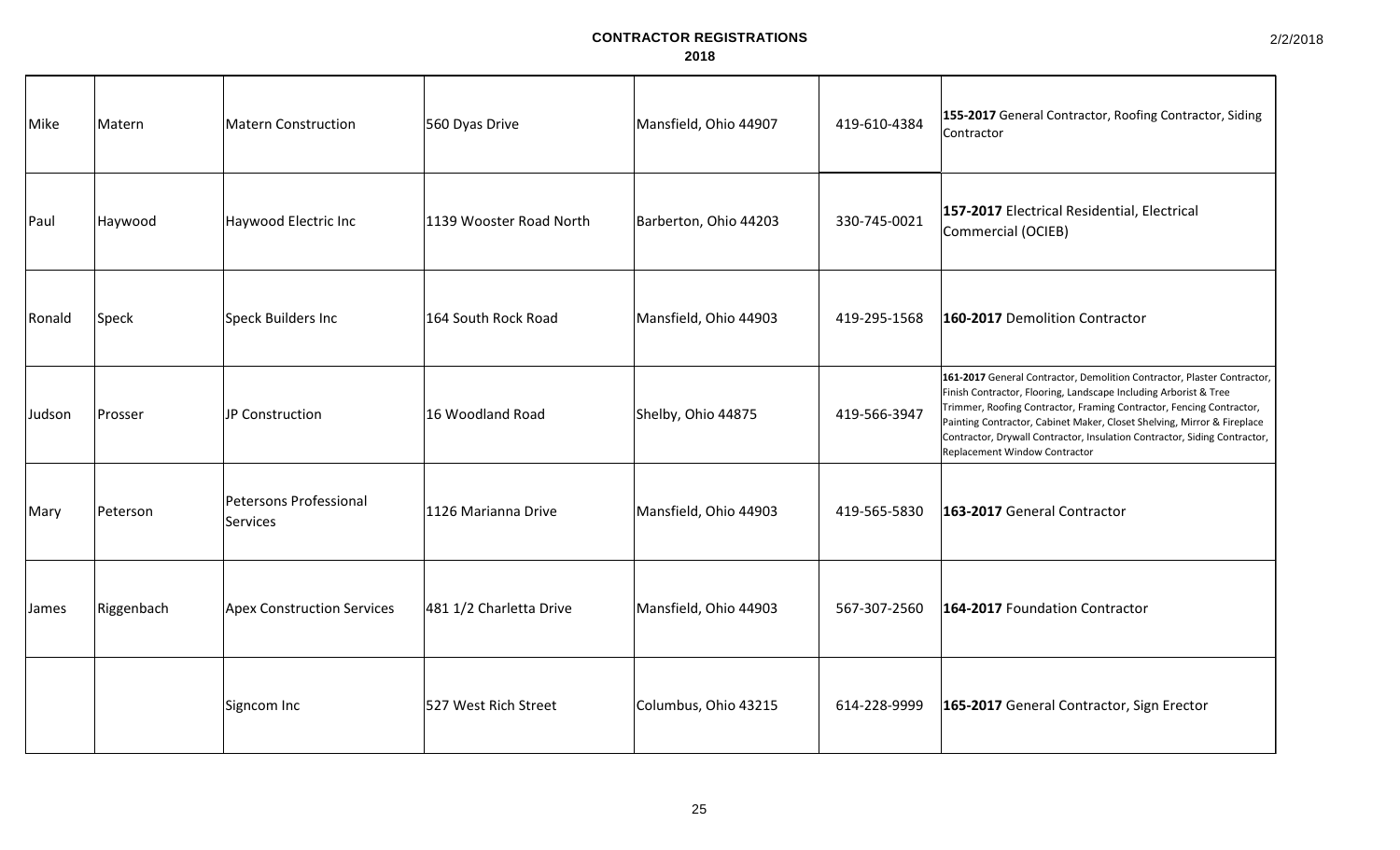| Holly      | Curry    | Ricers Residential Services LLC 3526 State Route 314    |                                | Shelby, Ohio 44875      | 567-203-7414 | 167-2017 General Contractor, Demolition Contractor,<br>Waterproofing Contractor, Electrical Residential, Flooring,<br>Foundation Contractor, Landscape Including Arborist & Tree<br>Trimmer, Roofing Contractor, Framing Contractor, Excavating<br>Contractor, Siding Contractor, Tree/Stump Removal,<br>Replacement Window Contractor |
|------------|----------|---------------------------------------------------------|--------------------------------|-------------------------|--------------|----------------------------------------------------------------------------------------------------------------------------------------------------------------------------------------------------------------------------------------------------------------------------------------------------------------------------------------|
| Todd       | Ozanich  | Imperial Heating & Cooling                              | 30685 Solon Industrial Parkway | Solon, Ohio 44139       | 440-498-1788 | 168-2017 HVAC Contractor (OCIEB), Refrigeration<br>Contractor, Insulation Contractor                                                                                                                                                                                                                                                   |
| Kenneth    | Parker   | <b>PSP Operations Inc</b><br>dba Servpro of NE Columbus | 7440 Pingue Drive              | Worthington, Ohio 43085 | 614-888-5700 | 169-2017 General Contractor                                                                                                                                                                                                                                                                                                            |
| <b>Bob</b> | Thomason | Henry Gurtzweiler Inc                                   | 921 Galena Street              | Toledo, Ohio 43611      | 419-729-3955 | 170-2017 Steel Erectors                                                                                                                                                                                                                                                                                                                |
|            |          |                                                         |                                |                         |              |                                                                                                                                                                                                                                                                                                                                        |
|            |          |                                                         |                                |                         |              |                                                                                                                                                                                                                                                                                                                                        |
|            |          |                                                         |                                |                         |              |                                                                                                                                                                                                                                                                                                                                        |

2/2/2018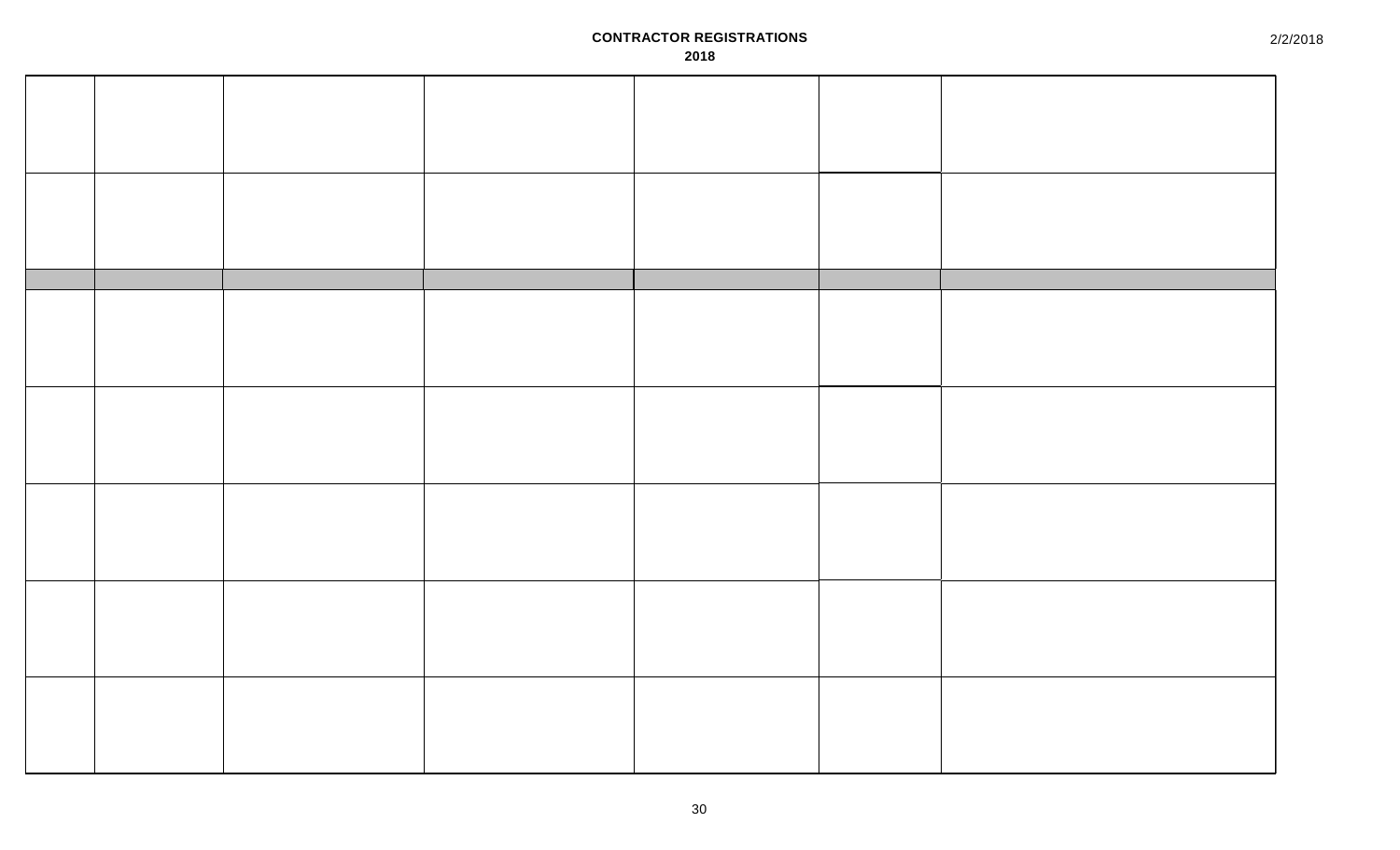| <b>First Name</b> | <b>Last Name</b> | <b>Organization Name</b> | Address | <b>Phone Number</b> | Note ALL EXPIRE ON 12/31/2014 |
|-------------------|------------------|--------------------------|---------|---------------------|-------------------------------|
|                   |                  |                          |         |                     |                               |
|                   |                  |                          |         |                     |                               |
|                   |                  |                          |         |                     |                               |
|                   |                  |                          |         |                     |                               |
|                   |                  |                          |         |                     |                               |